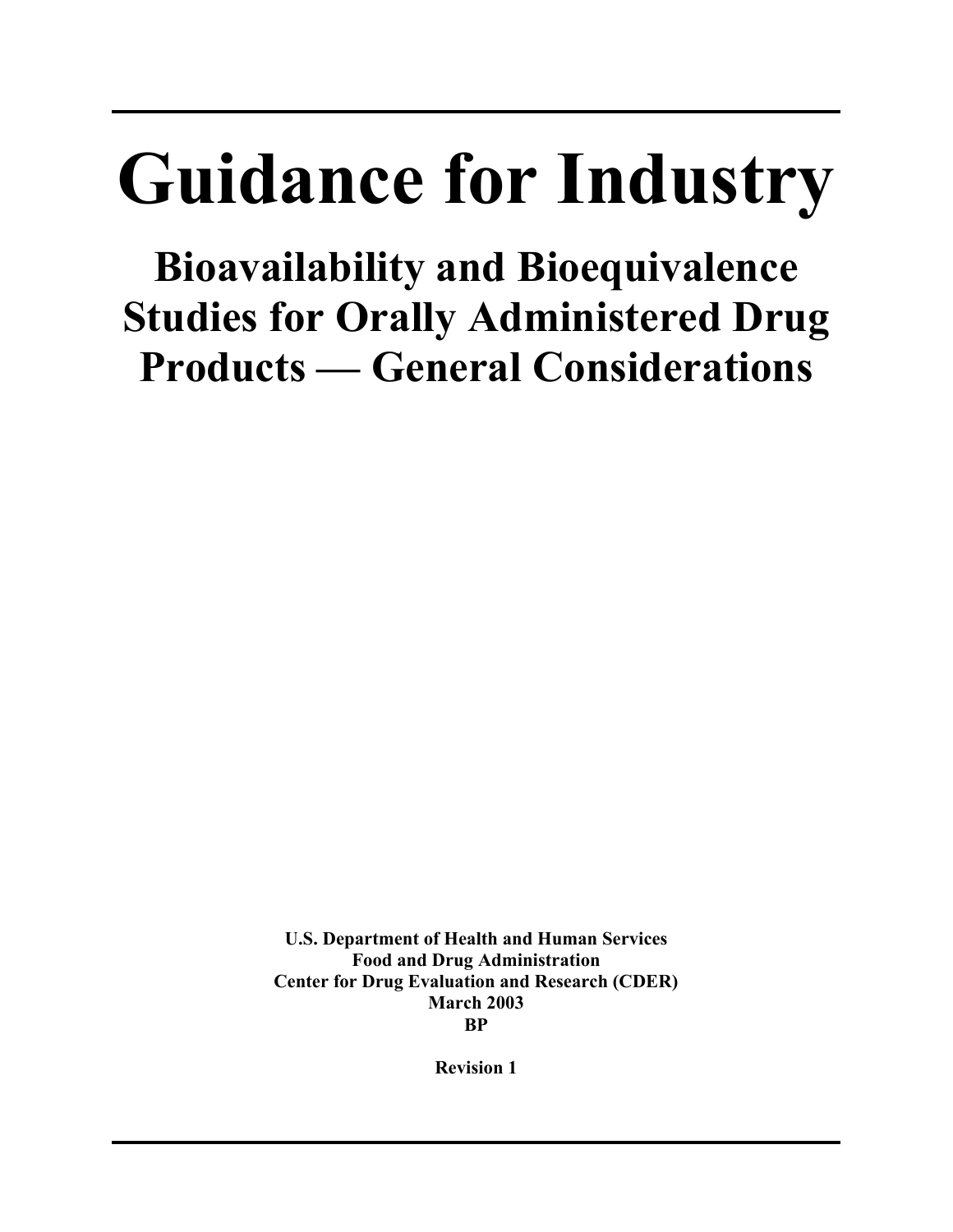# **Guidance for Industry** Bioavailability and Bioequivalence Studies for Orally Administered Drug Products — General Considerations

*Additional copies are available from: Division of Drug Information, HFD-240 Center for Drug Evaluation and Research Food and Drug Administration 5600 Fishers Lane Rockville, MD 20857 (Tel) 301-827-4573 <http://www.fda.gov/cder/guidance/index.htm>*

**U.S. Department of Health and Human Services Food and Drug Administration Center for Drug Evaluation and Research (CDER) March 2003 BP**

**Revision 1**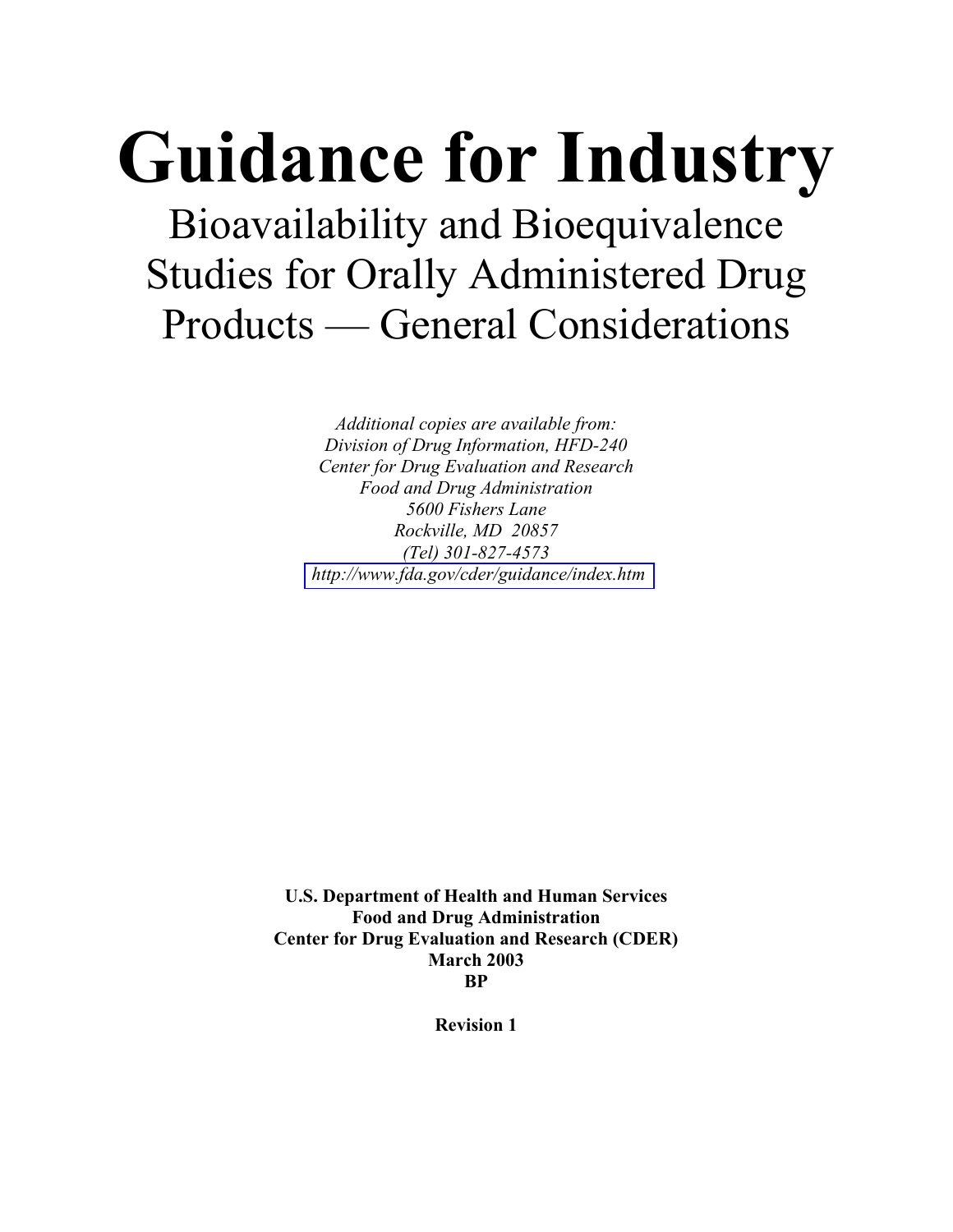# **TABLE OF CONTENTS**

|                | <b>BIOAVAILABILITY AND BIOEQUIVALENCE STUDIES FOR ORALLY</b><br>ADMINISTERED DRUG PRODUCTS - GENERAL CONSIDERATIONS 1 |  |
|----------------|-----------------------------------------------------------------------------------------------------------------------|--|
| I.             |                                                                                                                       |  |
| П.             |                                                                                                                       |  |
| $\mathbf{A}$ . |                                                                                                                       |  |
| <b>B.</b>      |                                                                                                                       |  |
| $\mathbf{C}$ . |                                                                                                                       |  |
|                |                                                                                                                       |  |
|                |                                                                                                                       |  |
| A.             |                                                                                                                       |  |
| <b>B.</b>      |                                                                                                                       |  |
| $\mathbf{C}$ . |                                                                                                                       |  |
| D.             |                                                                                                                       |  |
| IV.            |                                                                                                                       |  |
| V.             |                                                                                                                       |  |
| A.             |                                                                                                                       |  |
| <b>B.</b>      |                                                                                                                       |  |
| $\mathbf{C}$ . |                                                                                                                       |  |
| D.             |                                                                                                                       |  |
| Е.             |                                                                                                                       |  |
|                |                                                                                                                       |  |
| A.             |                                                                                                                       |  |
| <b>B.</b>      |                                                                                                                       |  |
| $\mathbf{C}$ . |                                                                                                                       |  |
| D.             |                                                                                                                       |  |
| Е.             |                                                                                                                       |  |
| F.             |                                                                                                                       |  |
|                | ATTACHMENT: GENERAL PHARMACOKINETIC STUDY DESIGN  21                                                                  |  |
|                |                                                                                                                       |  |
|                |                                                                                                                       |  |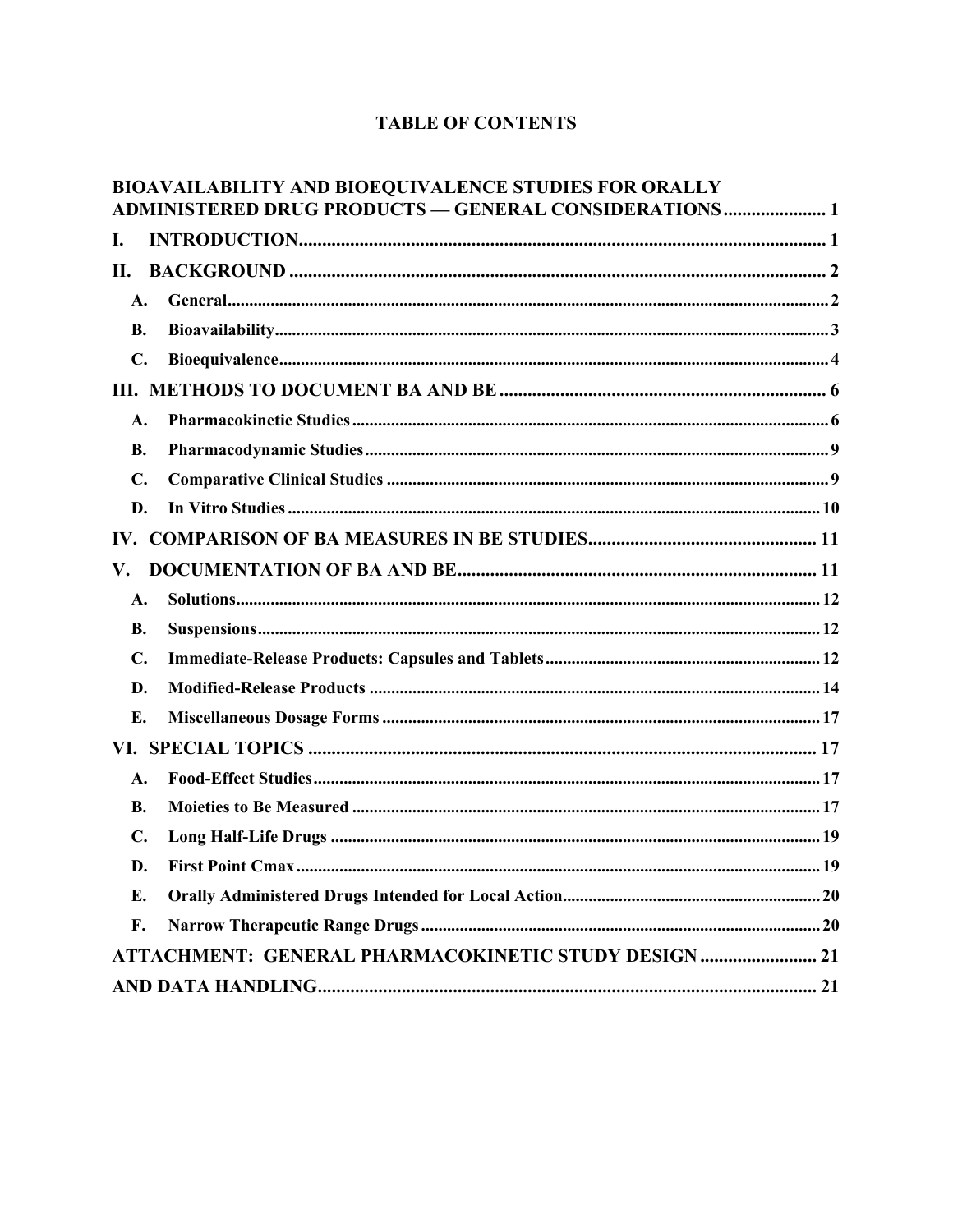# **Guidance for Industry<sup>1</sup>**

# **BA and BE Studies for Orally Administered Drug Products — General Considerations**

This guidance represents the Food and Drug Administration's (FDA's) current thinking on this topic. It does not create or confer any rights for or on any person and does not operate to bind FDA or the public. An alternative approach may be used if such approach satisfies the requirements of the applicable statutes and regulations.

# <span id="page-3-0"></span>**I. INTRODUCTION**

 $\overline{a}$ 

This guidance is intended to provide recommendations to sponsors and/or applicants planning to include bioavailability (BA) and bioequivalence (BE) information for orally administered drug products in investigational new drug applications (INDs), new drug applications (NDAs), abbreviated new drug applications (ANDAs), and their supplements. This guidance contains advice on how to meet the BA and BE requirements set forth in part 320 (21 CFR part 320) as they apply to dosage forms intended for oral administration.<sup>2</sup> The guidance is also generally applicable to nonorally administered drug products where reliance on systemic exposure measures is suitable to document BA and BE (e.g., transdermal delivery systems and certain rectal and nasal drug products). We believe that the guidance will be useful for applicants planning to conduct BA and BE studies during the IND period for an NDA, BE studies intended for submission in an ANDA, and BE studies conducted in the postapproval period for certain changes in both NDAs and ANDAs.<sup>[3](#page-3-2)</sup>

This guidance revises the October 2000 guidance. We have revised our recommendations regarding (1) study design and dissolution methods development, (2) comparisons of BA measures, (3) the definition of proportionality, and (4) waivers for bioequivalence studies. The guidance also makes other revisions for clarification. We believe that these revisions provide clear guidance to sponsors conducting BA and BE studies for orally administered drug products.

<span id="page-3-1"></span><sup>&</sup>lt;sup>2</sup> These dosage forms include tablets, capsules, solutions, suspensions, conventional/immediate release, and modified (extended, delayed) release drug products.

<span id="page-3-2"></span><sup>&</sup>lt;sup>3</sup> Other Agency guidances are available that consider specific scale-up and postapproval changes (SUPAC) for different types of drug products to help satisfy regulatory requirements in part 320 and § 314.70 (21 CFR 314.70).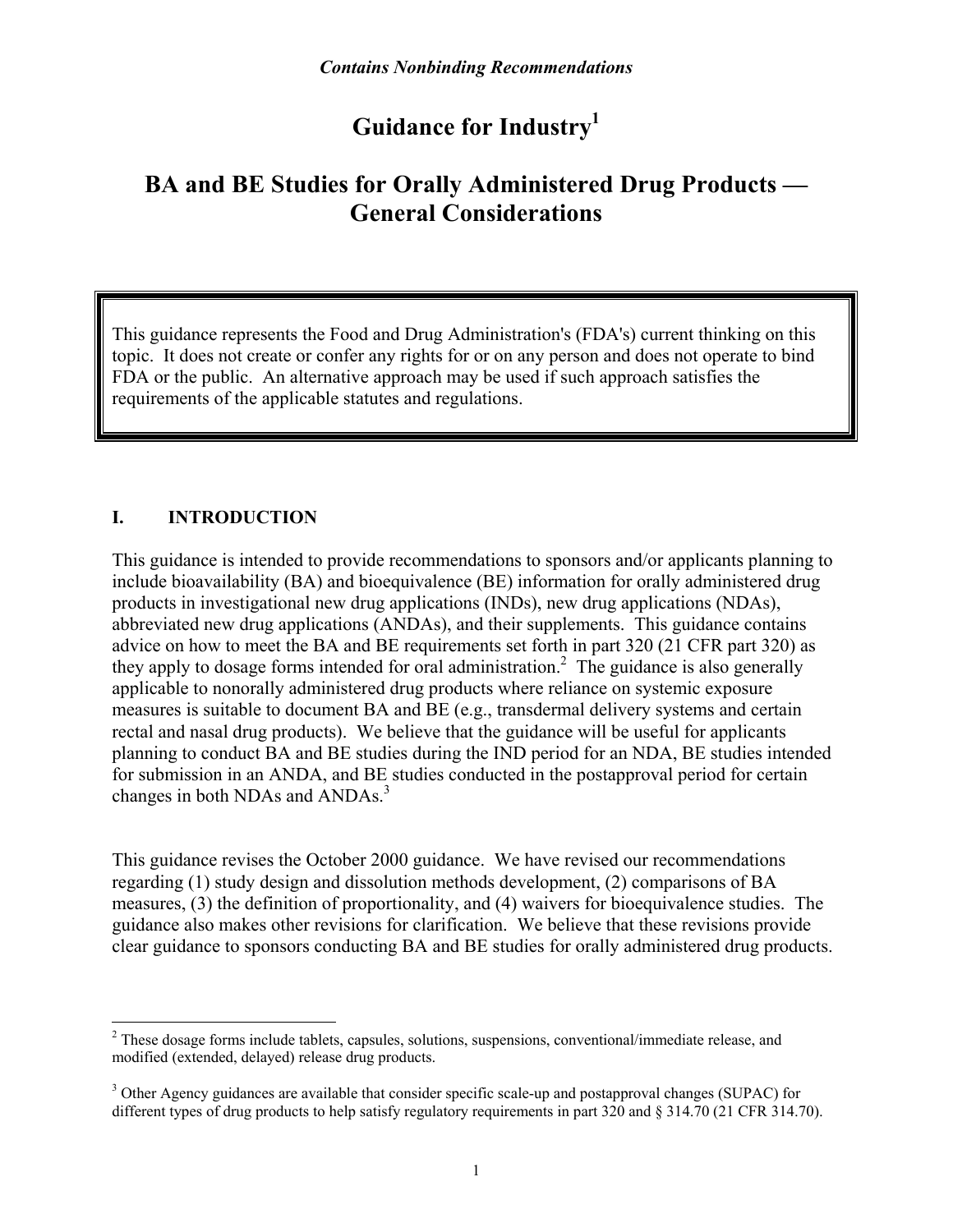FDA's guidance documents, including this guidance, do not establish legally enforceable responsibilities. Instead, guidances describe the Agency's current thinking on a topic and should be viewed only as recommendations, unless specific regulatory or statutory requirements are cited. The use of the word *should* in Agency guidances means that something is suggested or recommended, but not required.

# **II. BACKGROUND**

# <span id="page-4-1"></span><span id="page-4-0"></span>**A. General**

Studies to measure BA and/or establish BE of a product are important elements in support of INDs, NDAs, ANDAs, and their supplements. As part of INDs and NDAs for orally administered drug products, BA studies focus on determining the process by which a drug is released from the oral dosage form and moves to the site of action. BA data provide an estimate of the fraction of the drug absorbed, as well as its subsequent distribution and elimination. BA can be generally documented by a systemic exposure profile obtained by measuring drug and/or metabolite concentration in the systemic circulation over time. The systemic exposure profile determined during clinical trials in the IND period can serve as a benchmark for subsequent BE studies.

Studies to establish BE between two products are important for certain changes before approval for a pioneer product in NDA and ANDA submissions and in the presence of certain postapproval changes in NDAs and ANDAs. In BE studies, an applicant compares the systemic exposure profile of a test drug product to that of a reference drug product (RLD). For two orally administered drug products to be bioequivalent, the active drug ingredient or active moiety in the test product must exhibit the same rate and extent of absorption as the reference drug product (see 21 CFR 320.1(e) and 320.23(b)).

Both BA and BE studies are required by regulations, depending on the type of application being submitted. Under § 314.94, BE information is required to ensure therapeutic equivalence between a pharmaceutically equivalent test drug product and a reference listed drug. Regulatory requirements for documentation of BA and BE are provided in part 320, which contains two subparts. Subpart A covers general provisions, while subpart B contains 18 sections delineating the following general BA/BE requirements:

- Requirements for submission of BA and BE data  $(\S$  320.21)
- Criteria for waiver of an in vivo BA or BE study (§ 320.22)
- Basis for demonstrating in vivo BA or BE (§ 320.23)
- Types of evidence to establish BA or BE (§ 320.24)
- Guidelines for conduct of in vivo BA studies  $(\S$  320.25)
- Guidelines on design of single-dose BA studies (§ 320.26)
- Guidelines on design of multiple-dose in vivo BA studies (§ 320.27)
- Correlations of BA with an acute pharmacological effect or clinical evidence (§ 320.28)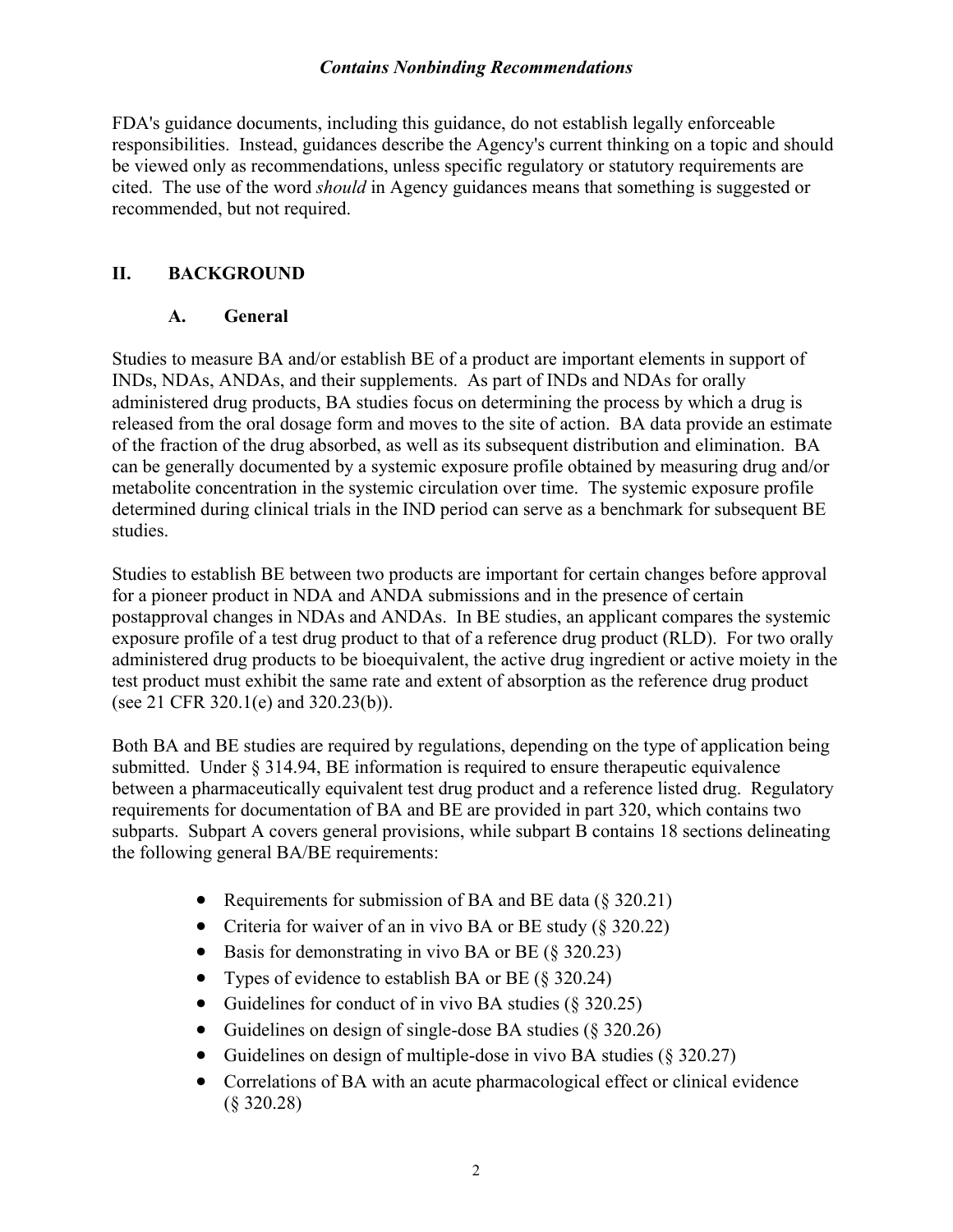- Analytical methods for an in vivo BA study (§ 320.29)
- Inquiries regarding BA and BE requirements and review of protocols by FDA (§ 320.30)
- Applicability of requirements regarding an IND application (§ 320.31)
- Procedures for establishing and amending a BE requirement (§ 320.32)
- Criteria and evidence to assess actual or potential BE problems (§ 320.33)
- Requirements for batch testing and certification by FDA (§ 320.34)
- Requirements for in vitro batch testing of each batch  $(\S 320.35)$
- Requirements for maintenance of records of BE testing (§ 320.36)
- Retention of BA samples (§ 320.38)
- Retention of BE samples (§ 320.63)

# <span id="page-5-0"></span>**B. Bioavailability**

Bioavailability is defined in § 320.1 as:

the rate and extent to which the active ingredient or active moiety is absorbed from a drug product and becomes available at the site of action. For drug products that are not intended to be absorbed into the bloodstream, bioavailability may be assessed by measurements intended to reflect the rate and extent to which the active ingredient or active moiety becomes available at the site of action.

This definition focuses on the processes by which the active ingredients or moieties are released from an oral dosage form and move to the site of action.

From a pharmacokinetic perspective, BA data for a given formulation provide an estimate of the relative fraction of the orally administered dose that is absorbed into the systemic circulation when compared to the BA data for a solution, suspension, or intravenous dosage form (21 CFR 320.25(d)(2) and (3)). In addition, BA studies provide other useful pharmacokinetic information related to distribution, elimination, the effects of nutrients on absorption of the drug, dose proportionality, linearity in pharmacokinetics of the active moieties and, where appropriate, inactive moieties. BA data can also provide information indirectly about the properties of a drug substance before entry into the systemic circulation, such as permeability and the influence of presystemic enzymes and/or transporters (e.g., p-glycoprotein).

BA for orally administered drug products can be documented by developing a systemic exposure profile. A profile can be obtained by measuring the concentration of active ingredients and/or active moieties and, when appropriate, its active metabolites over time in samples collected from the systemic circulation. Systemic exposure patterns reflect both release of the drug substance from the drug product and a series of possible presystemic/systemic actions on the drug substance after its release from the drug product. We recommend that additional comparative studies be performed to understand the relative contribution of these processes to the systemic exposure pattern.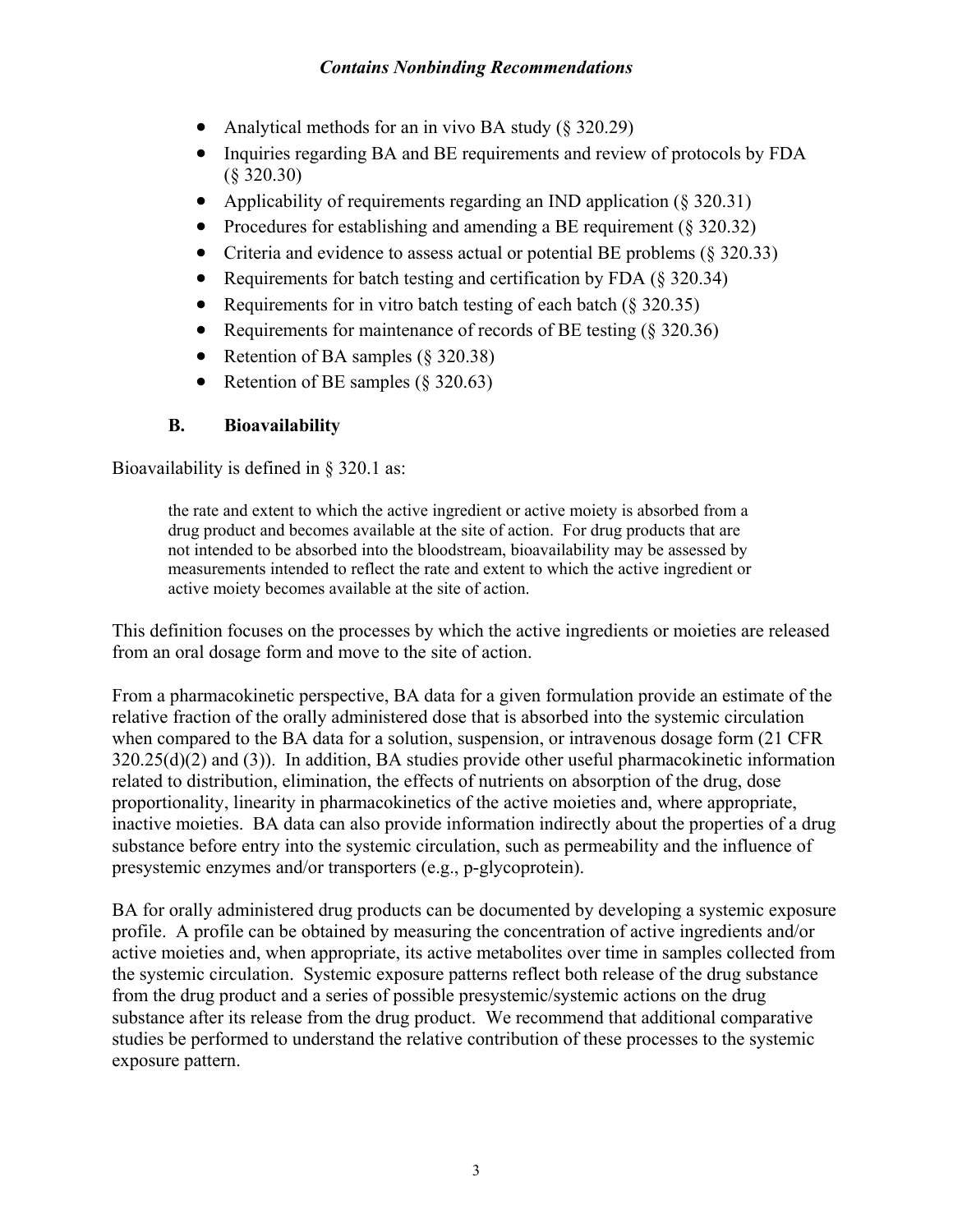One regulatory objective is to assess, through appropriately designed BA studies, the performance of the formulations used in the clinical trials that provide evidence of safety and efficacy (21 CFR 320.25(d)(1)). Before marketing a drug product, the performance of the clinical trial dosage form can be optimized, in the context of demonstrating safety and efficacy. The systemic exposure profiles of clinical trial material can be used as a benchmark for subsequent formulation changes and can be useful as a reference for future BE studies.

Although BA studies have many pharmacokinetic objectives beyond formulation performance as described above, we note that subsequent sections of this guidance focus on using relative BA (referred to as product quality BA) and, in particular, BE studies as a means to document product quality. In vivo performance, in terms of BA/BE, can be considered to be one aspect of product quality that provides a link to the performance of the drug product used in clinical trials and to the database containing evidence of safety and efficacy.

# <span id="page-6-0"></span>**C. Bioequivalence**

Bioequivalence is defined in § 320.1 as:

the absence of a significant difference in the rate and extent to which the active ingredient or active moiety in pharmaceutical equivalents or pharmaceutical alternatives becomes available at the site of drug action when administered at the same molar dose under similar conditions in an appropriately designed study.

As noted in the statutory definitions, both BE and product quality BA focus on the release of a drug substance from a drug product and subsequent absorption into the systemic circulation. As a result, we recommend that similar approaches to measuring BA in an NDA generally be followed in demonstrating BE for an NDA or an ANDA. Establishing product quality BA is a benchmarking effort with comparisons to an oral solution, oral suspension, or an intravenous formulation. In contrast, demonstrating BE is usually a more formal comparative test that uses specified criteria for comparisons and predetermined BE limits for such criteria.

*1. IND/NDAs*

BE documentation can be useful during the IND or NDA period to establish links between (1) early and late clinical trial formulations; (2) formulations used in clinical trial and stability studies, if different; (3) clinical trial formulations and to-be-marketed drug product; and (4) other comparisons, as appropriate. In each comparison, the new formulation or new method of manufacture is the test product and the prior formulation or method of manufacture is the reference product. We recommend that the determination to redocument BE during the IND period be generally left to the judgment of the sponsor, who can wish to use the principles of relevant guidances (in this guidance, see sections II.C.3, Postapproval Changes, and III.D, in Vitro Studies) to determine when changes in components, composition, and/or method of manufacture suggest further in vitro and/or in vivo studies be performed.

A test product can fail to meet BE limits because the test product has higher or lower measures of rate and extent of absorption compared to the reference product or because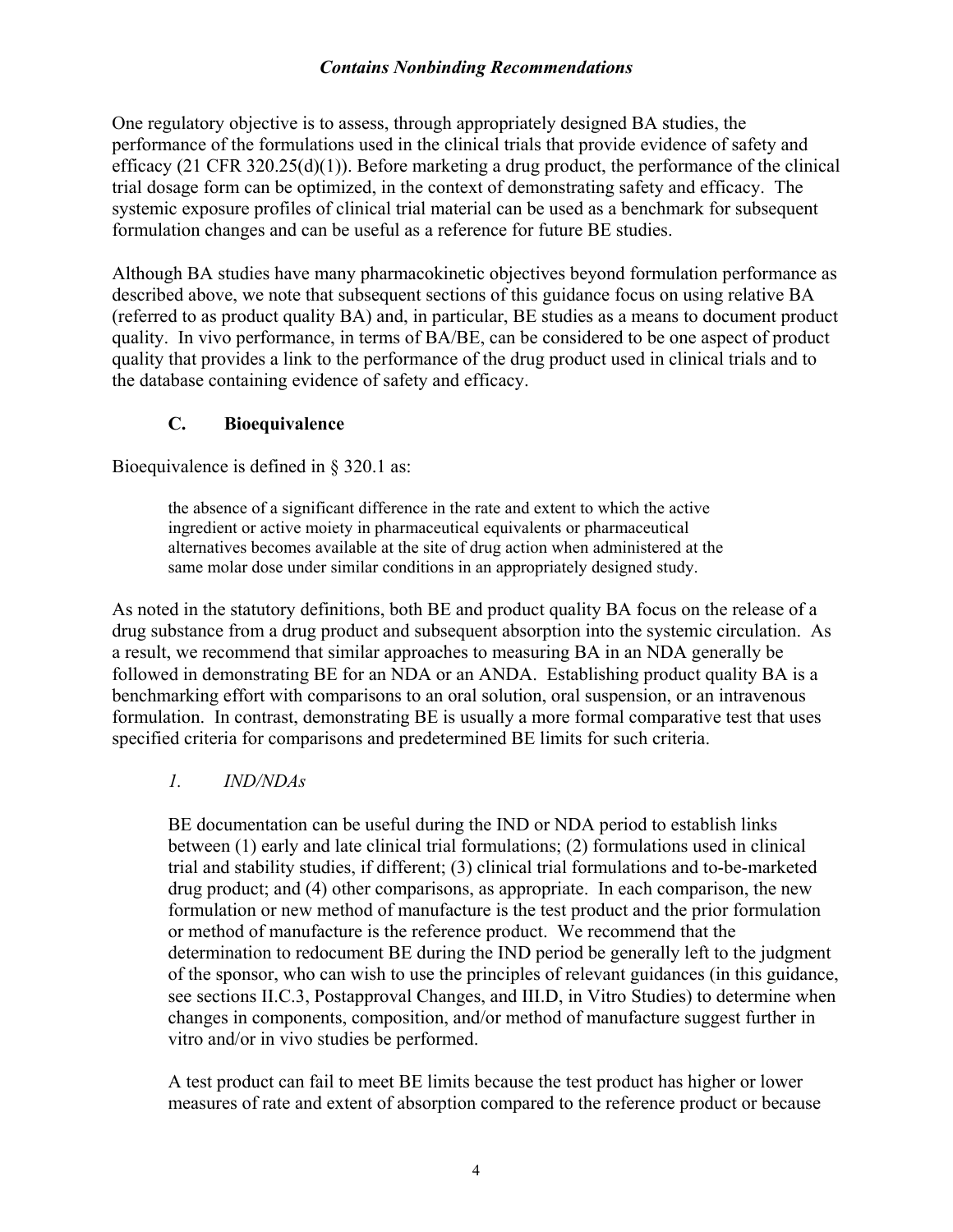the performance of the test or reference product is more variable. In some cases, nondocumentation of BE can arise because of inadequate numbers of subjects in the study relative to the magnitude of intrasubject variability, and not because of either high or low relative BA of the test product. Adequate design and execution of a BE study will facilitate understanding of the causes of nondocumentation of BE.

Where the test product generates plasma levels that are substantially above those of the reference product, the regulatory concern is not therapeutic failure, but the adequacy of the safety database from the test product. Where the test product has levels that are substantially below those of the reference product, the regulatory concern becomes therapeutic efficacy. When the variability of the test product rises, the regulatory concern relates to both safety and efficacy, because it may suggest that the test product does not perform as well as the reference product, and the test product may be too variable to be clinically useful.

Proper mapping of individual dose-response or concentration-response curves is useful in situations where the drug product has plasma levels that are either higher or lower than the reference product and are outside usual BE limits. In the absence of individual data, population dose-response or concentration-response data acquired over a range of doses, including doses above the recommended therapeutic doses, may be sufficient to demonstrate that the increase in plasma levels would not be accompanied by additional risk. Similarly, population dose- or concentration-response relationships observed over a lower range of doses, including doses below the recommended therapeutic doses, may be able to demonstrate that reduced levels of the test product compared to the reference product are associated with adequate efficacy. In either event, the burden is on the sponsor to demonstrate the adequacy of the clinical trial dose-response or concentrationresponse data to provide evidence of therapeutic equivalence. In the absence of this evidence, failure to document BE may suggest the product should be reformulated, the method of manufacture for the test product be changed, and/or the BE study be repeated.

# *2. ANDAs*

BE studies are a critical component of ANDA submissions. The purpose of these studies is to demonstrate BE between a pharmaceutically equivalent generic drug product and the corresponding reference listed drug (21 CFR 314.94 (a)(7)). Together with the determination of pharmaceutical equivalence, establishing BE allows a regulatory conclusion of therapeutic equivalence.

# *3. Postapproval Changes*

Information on the types of in vitro dissolution and in vivo BE studies that we recommend be conducted for immediate-release and modified-release drug products approved as either NDAs or ANDAs in the presence of specified postapproval changes is provided in the FDA guidances for industry entitled *SUPAC-IR: Immediate Release Solid Oral Dosage Forms: Scale-Up and Post-Approval Changes: Chemistry, Manufacturing, and Controls, In Vitro Dissolution Testing, and In Vivo Bioequivalence*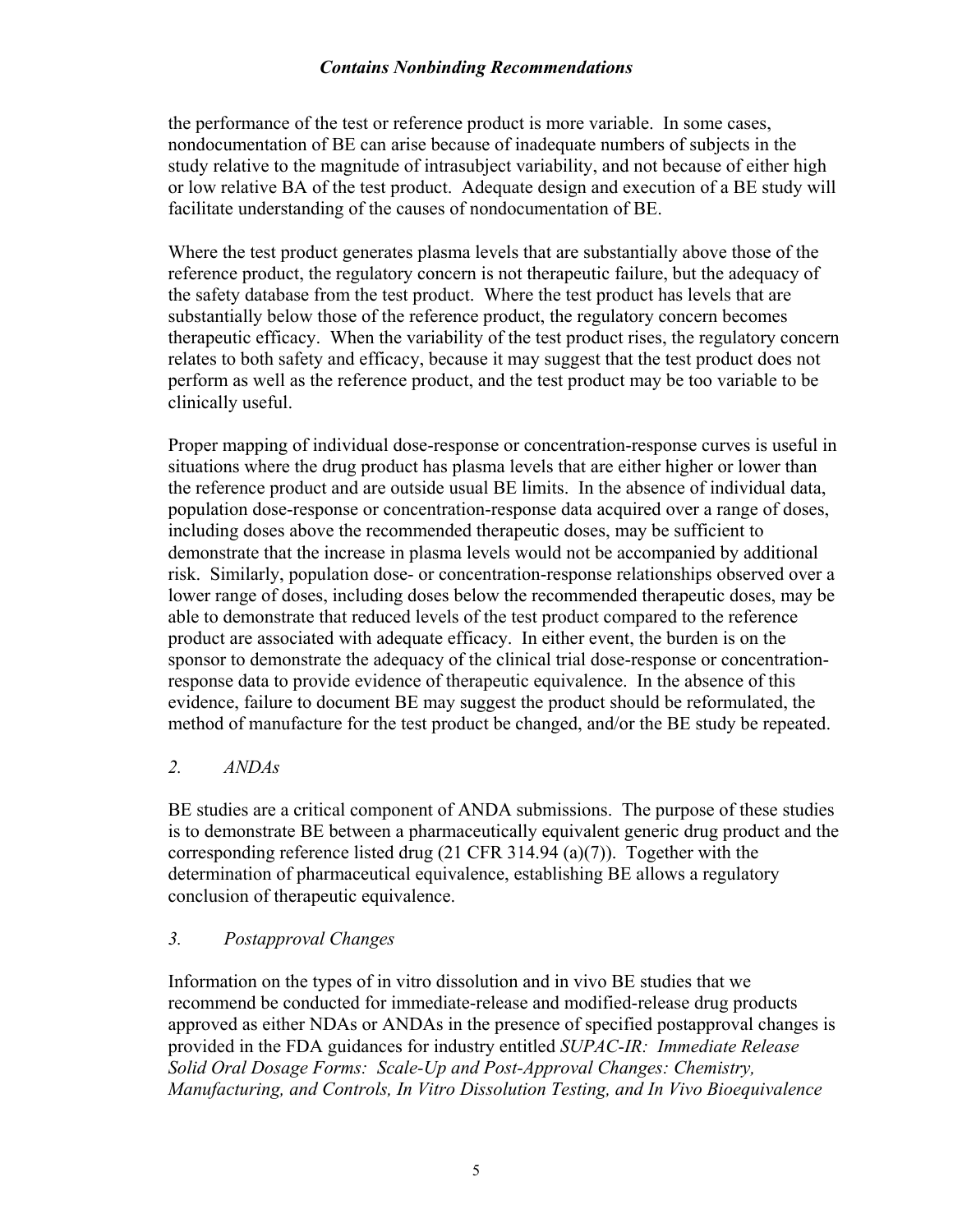*Documentation;* and *SUPAC-MR: Modified Release Solid Oral Dosage Forms: Scale-Up and Post-Approval Changes: Chemistry, Manufacturing, and Controls, In Vitro Dissolution Testing, and In Vivo Bioequivalence Documentation*. In the presence of certain major changes in components, composition, and/or method of manufacture after approval, we recommend that in vivo BE be redemonstrated. For approved NDAs, we also recommend that the drug product after the change be compared to the drug product before the change. For approved ANDAs, we also recommend that the drug product after the change be compared to the reference listed drug. Under section  $506A(c)(2)(B)$  of the Federal Food, Drug, and Cosmetic Act (the Act) (21 U.S.C. 356a(c)(2)(B)), postapproval changes requiring completion of studies in accordance with part 320 must be submitted in a supplement and approved by FDA before distributing a drug product made with the change.

# <span id="page-8-0"></span>**III. METHODS TO DOCUMENT BA AND BE**

As noted in § 320.24, several in vivo and in vitro methods can be used to measure product quality BA and to establish BE. In descending order of preference, these include pharmacokinetic, pharmacodynamic, clinical, and in vitro studies. These general approaches are discussed in the following sections of this guidance. Product quality BA and BE frequently rely on pharmacokinetic measures such as AUC and Cmax that are reflective of systemic exposure.

# <span id="page-8-1"></span>**A. Pharmacokinetic Studies**

# *1. General Considerations*

 $\overline{a}$ 

The statutory definitions of BA and BE, expressed in terms of rate and extent of absorption of the active ingredient or moiety to the site of action, emphasize the use of pharmacokinetic measures in an accessible biological matrix such as blood, plasma, and/or serum to indicate release of the drug substance from the drug product into the systemic circulation.<sup>4</sup> This approach rests on an understanding that measuring the active moiety or ingredient at the site of action is generally not possible and, furthermore, that some relationship exists between the efficacy/safety and concentration of active moiety and/or its important metabolite or metabolites in the systemic circulation. To measure product quality BA and establish BE, reliance on pharmacokinetic measurements may be viewed as a bioassay that assesses release of the drug substance from the drug product into the systemic circulation. A typical study is conducted as a crossover study. In this type of study, clearance, volume of distribution, and absorption, as determined by physiological variables (e.g. gastric emptying, motility, pH), are assumed to have less interoccasion variability compared to the variability arising from formulation performance. Therefore, differences between two products because of formulation factors can be determined.

<span id="page-8-2"></span><sup>4</sup> If serial measurements of the drug or its metabolites in plasma, serum, or blood cannot be accomplished, measurement of urinary excretion can be used to document BE.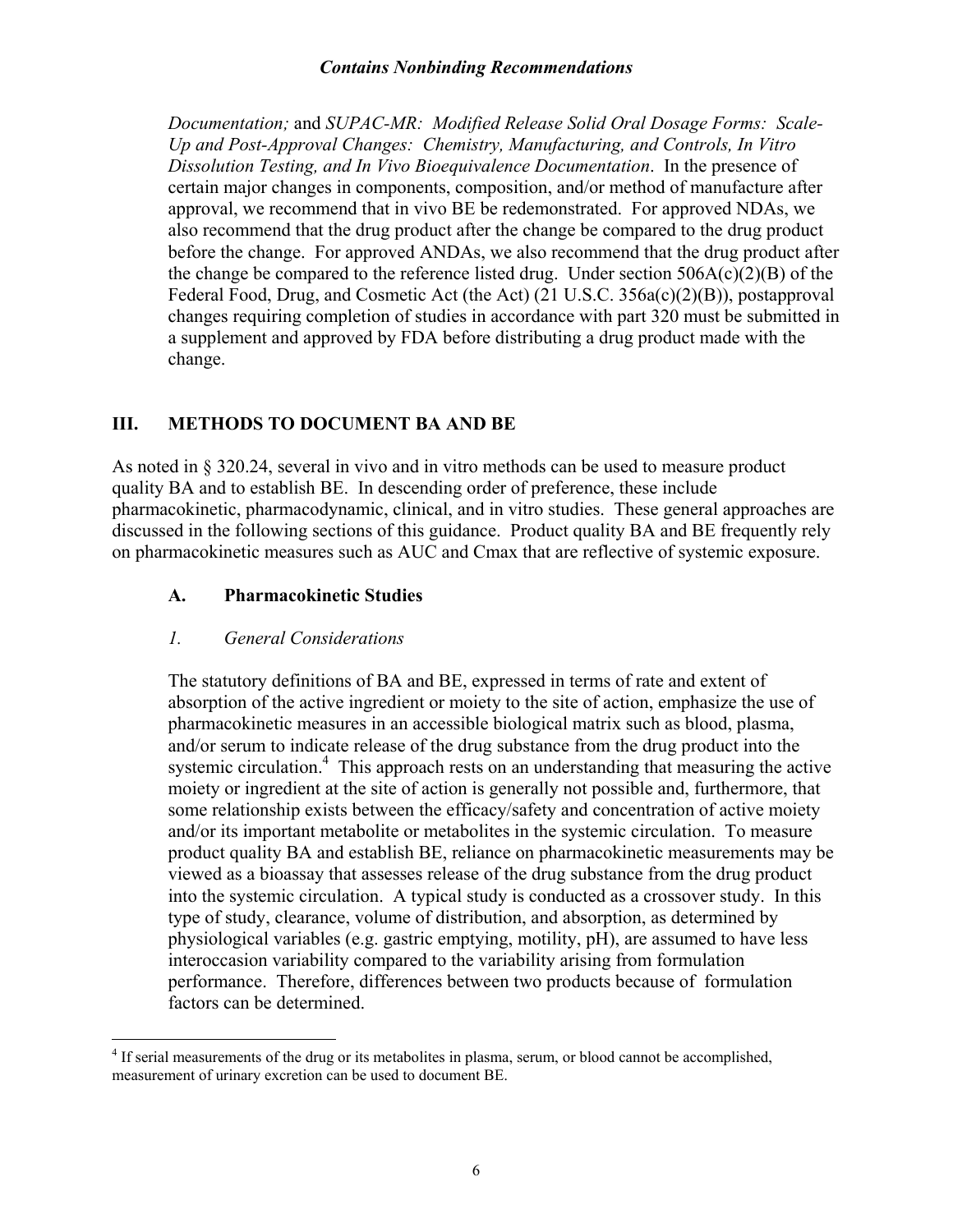# *2. Pilot Study*

If the sponsor chooses, a pilot study in a small number of subjects can be carried out before proceeding with a full BE study. The study can be used to validate analytical methodology, assess variability, optimize sample collection time intervals, and provide other information. For example, for conventional immediate-release products, careful timing of initial samples may avoid a subsequent finding in a full-scale study that the first sample collection occurs after the plasma concentration peak. For modified-release products, a pilot study can help determine the sampling schedule to assess lag time and dose dumping. A pilot study that documents BE can be appropriate, provided its design and execution are suitable and a sufficient number of subjects (e.g., 12) have completed the study.

# *3. Pivotal Bioequivalence Studies*

General recommendations for a standard BE study based on pharmacokinetic measurements are provided in Attachment A.

# *4. Study Designs*

Nonreplicate crossover study designs are recommended for BE studies of immediaterelease and modified-release dosage forms. However, sponsors and/or applicants have the option of using replicate designs for BE studies for these drug products. Replicate study designs may offer several scientific advantages compared to nonreplicate designs. The advantages of replicate study designs may be that they (1) allow comparisons of within-subject variances for the test and reference products, (2) provide more information about the intrinsic factors underlying formulation performance, and (3) reduce the number of subjects participating in the BE study. The recommended method of analysis of nonreplicate or replicate studies to establish BE is average bioequivalence, as discussed in section IV. General recommendations for nonreplicate study designs are provided in Attachment A. Recommendations for replicate study designs can be found in the guidance for industry *Statistical Approaches to Establishing Bioequivalence.*

# *5. Study Population*

We recommend that, unless otherwise indicated by a specific guidance, subjects recruited for in vivo BE studies be 18 years of age or older and capable of giving informed consent. This guidance recommends that in vivo BE studies be conducted in individuals representative of the general population, taking into account age, sex, and race. We recommend that if the drug product is intended for use in both sexes, the sponsor attempt to include similar proportions of males and females in the study. If the drug product is to be used predominantly in the elderly, we also recommend that the sponsor attempt to include as many subjects of 60 years of age or older as possible. We recommend that the total number of subjects in the study provide adequate power for BE demonstration, but it is not expected that there will be sufficient power to draw conclusions for each subgroup.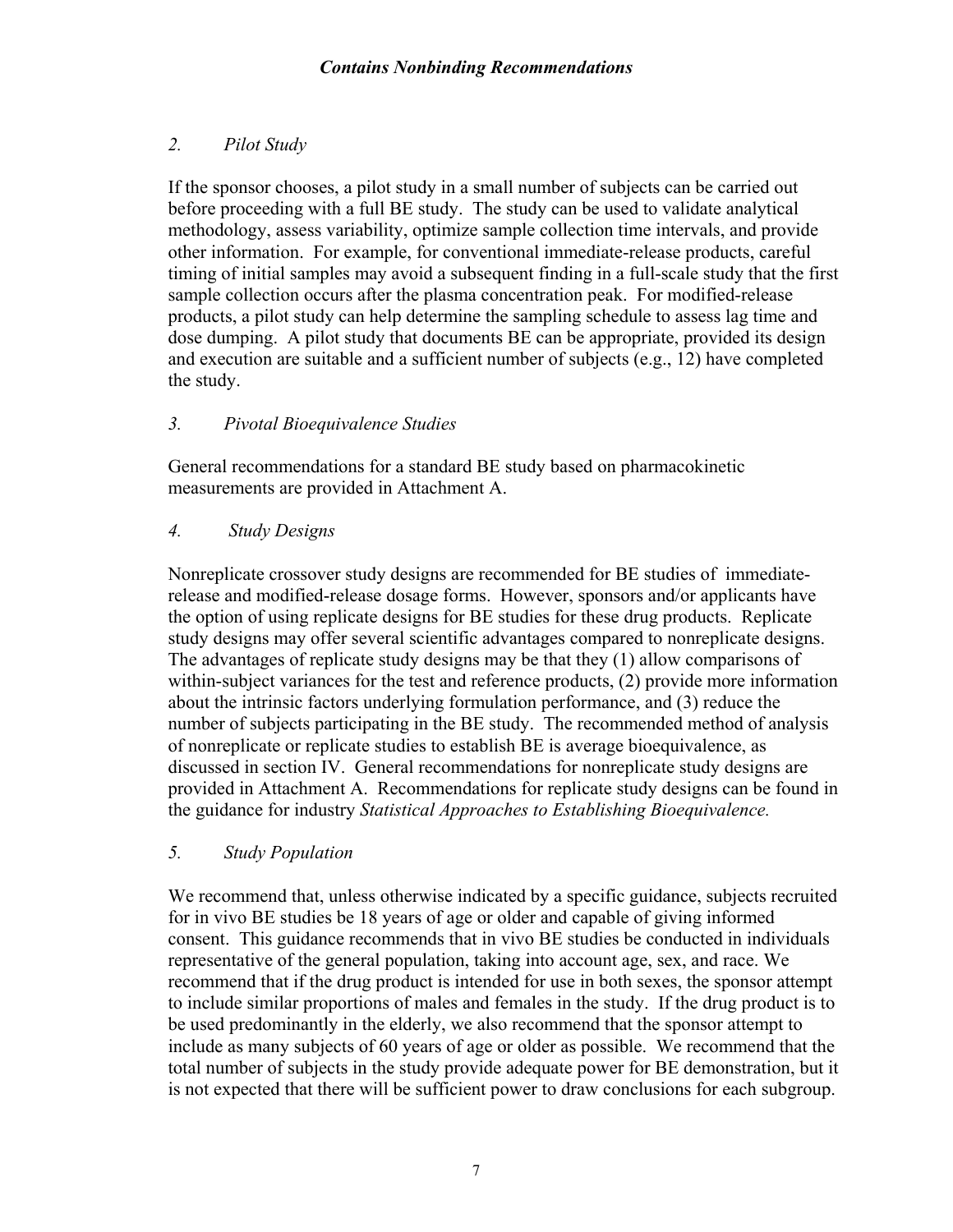Statistical analysis of subgroups is not recommended. We recommend that restrictions on admission into the study generally be based solely on safety considerations. In some instances, it may be useful to admit patients into BE studies for whom a drug product is intended. In this situation, we recommend that sponsors and/or applicants attempt to enter patients whose disease process is stable for the duration of the BE study. In accordance with § 320.31, for some products that will be submitted in ANDAs, an IND may be required for BE studies to ensure patient safety.

#### *6. Single-Dose/Multiple-Dose Studies*

Instances where multiple-dose studies can be useful are defined under § 320.27(a)(3). However, this guidance generally recommends single-dose pharmacokinetic studies for both immediate- and modified-release drug products to demonstrate BE because they are *generally* more sensitive in assessing release of the drug substance from the drug product into the systemic circulation (see section V). We recommend that if a multiple-dose study design is important, appropriate dosage administration and sampling be carried out to document attainment of steady state.

# *7. Bioanalytical Methodology*

We recommend sponsors ensure that bioanalytical methods for BA and BE studies are accurate, precise, selective, sensitive, and reproducible. A separate FDA guidance entitled *Bioanalytical Method Validation* is available to assist sponsors in validating bioanalytical methods.

# *8. Pharmacokinetic Measures of Systemic Exposure*

Both direct (e.g., rate constant, rate profile) and indirect (e.g., Cmax, Tmax, mean absorption time, mean residence time, Cmax normalized to AUC) pharmacokinetic measures are limited in their ability to assess rate of absorption. This guidance, therefore, recommends a change in focus from these direct or indirect measures of absorption rate to measures of systemic exposure. Cmax and AUC can continue to be used as measures for product quality BA and BE, but more in terms of their capacity to assess exposure than their capacity to reflect rate and extent of absorption. We recommend that reliance on systemic exposure measures reflect comparable rate and extent of absorption, which in turn would achieve the underlying statutory and regulatory objective of ensuring comparable therapeutic effects. Exposure measures are defined relative to early, peak, and total portions of the plasma, serum, or blood concentration-time profile, as follows:

#### a. Early Exposure

For orally administered immediate-release drug products, BE can generally be demonstrated by measurements of peak and total exposure. An early exposure measure may be informative on the basis of appropriate clinical efficacy/safety trials and/or pharmacokinetic/pharmacodynamic studies that call for better control of drug absorption into the systemic circulation (e.g., to ensure rapid onset of an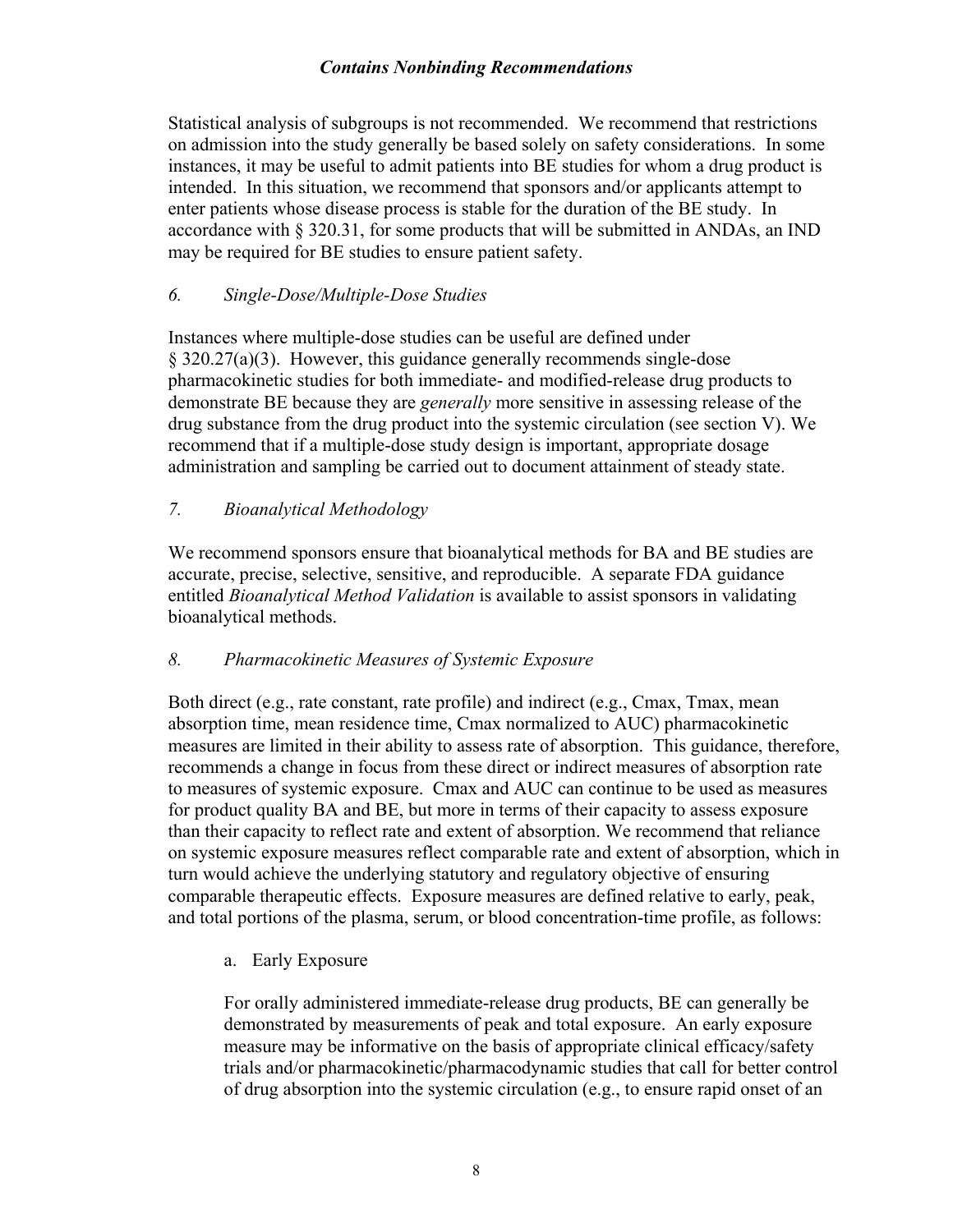analgesic effect or to avoid an excessive hypotensive action of an antihypertensive). In this setting, the guidance recommends use of partial AUC as an early exposure measure. We recommend that the partial area be truncated at the population median of Tmax values for the reference formulation. We also recommend that at least two quantifiable samples be collected before the expected peak time to allow adequate estimation of the partial area.

b. Peak Exposure

We recommend that peak exposure be assessed by measuring the peak drug concentration (Cmax) obtained directly from the data without interpolation.

c. Total Exposure

For single-dose studies, we recommend that the measurement of total exposure be:

- Area under the plasma/serum/blood concentration-time curve from time zero to time t  $(AUC_{0-t})$ , where t is the last time point with measurable concentration for individual formulation.
- Area under the plasma/serum/blood concentration-time curve from time zero to time infinity (AUC<sub>0-∞</sub>), where AUC<sub>0-∞</sub> = AUC<sub>0-t</sub> + C<sub>t</sub>/ $\lambda$ <sub>z</sub>, C<sub>t</sub> is the last measurable drug concentration and  $\lambda_z$  is the terminal or elimination rate constant calculated according to an appropriate method. We recommend that the terminal half-life  $(t_{1/2})$  of the drug also be reported.

For steady-state studies, we recommend that the measurement of total exposure be the area under the plasma, serum, or blood concentration-time curve from time zero to time tau over a dosing interval at steady state  $(AUC_{0-tau})$ , where tau is the length of the dosing interval.

# <span id="page-11-0"></span>**B. Pharmacodynamic Studies**

Pharmacodynamic studies are not recommended for orally administered drug products when the drug is absorbed into the systemic circulation and a pharmacokinetic approach can be used to assess systemic exposure and establish BE. However, in those instances where a pharmacokinetic approach is not possible, suitably validated pharmacodynamic methods can be used to demonstrate BE.

# <span id="page-11-1"></span>**C. Comparative Clinical Studies**

Where there are no other means, well-controlled clinical trials in humans can be useful to provide supportive evidence of BA or BE. However, we recommend that the use of comparative clinical trials as an approach to demonstrate BE generally be considered insensitive and be avoided where possible (21 CFR 320.24). The use of BE studies with clinical trial endpoints can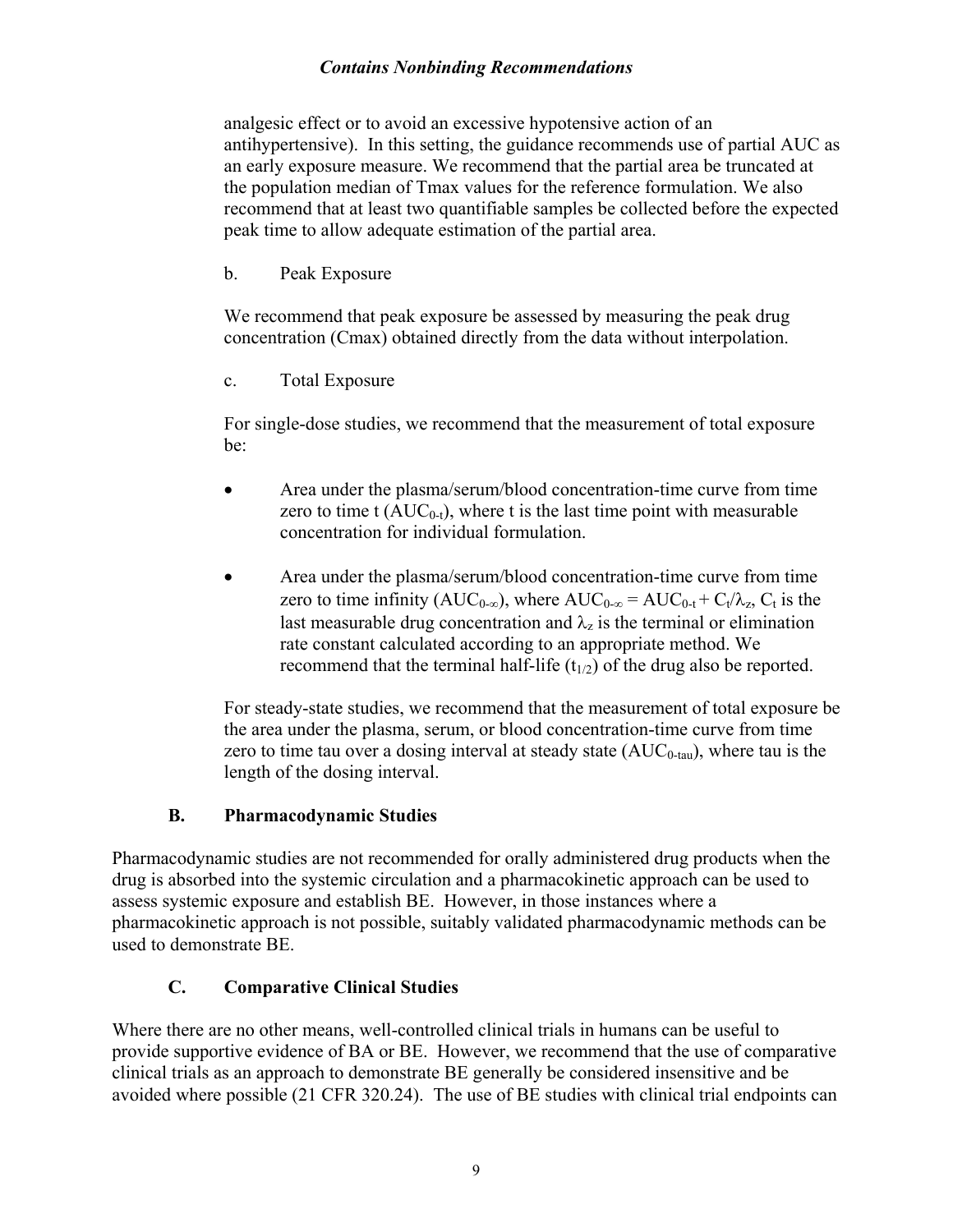be appropriate to demonstrate BE for orally administered drug products when measurement of the active ingredients or active moieties in an accessible biological fluid (pharmacokinetic approach) or pharmacodynamic approach is infeasible.

# <span id="page-12-0"></span>**D. In Vitro Studies**

Under certain circumstances, product quality BA and BE can be documented using in vitro approaches (21 CFR 320.24(b)(5) and 21 CFR 320.22(d)(3)). For highly soluble, highly permeable, rapidly dissolving, and orally administered drug products, documentation of BE using an in vitro approach (dissolution studies) is appropriate based on the biopharmaceutics classification system[.5](#page-12-1) This approach may also be suitable under some circumstances in assessing BE during the IND period, for NDA and ANDA submissions, and in the presence of certain postapproval changes to approved NDAs and ANDAs. In addition, in vitro approaches to documenting BE for *nonbioproblem* drugs approved before 1962 remain appropriate (21 CFR 320.33).

Dissolution testing is also used to assess batch-to-batch quality, where the dissolution tests, with defined procedures and acceptance criteria, are used to allow batch release. We recommend that dissolution testing is also used to (1) provide process control and quality assurance, and (2) assess whether further BE studies relative to minor postapproval changes be conducted, where dissolution can function as a signal of bioinequivalence. In vitro dissolution characterization is encouraged for all product formulations investigated (including prototype formulations), particularly if in vivo absorption characteristics are being defined for the different product formulations. Such efforts may enable the establishment of an in vitro-in vivo correlation. When an in vitro-in vivo correlation or association is available  $(21 \text{ CFR } 320.24(b)(1)(ii))$ , the in vitro test can serve not only as a quality control specification for the manufacturing process, but also as an indicator of how the product will perform in vivo. The following guidances provide recommendations on the development of dissolution methodology, setting specifications, and the regulatory applications of dissolution testing: (1) *Dissolution Testing of Immediate Release Solid Oral Dosage Forms*; and (2) *Extended Release Oral Dosage Forms: Development, Evaluation, and Application of In Vitro/In Vivo Correlations.*

We recommend that the following information generally be included in the dissolution method development report for solid oral dosage forms:

For an NDA:

 $\overline{a}$ 

- The pH solubility profile of the drug substance
- Dissolution profiles generated at different agitation speeds (e.g., 100 to 150) revolutions per minute (rpm) for U.S. Pharmacopeia (USP) Apparatus I (basket), or 50 to 100 rpm for USP Apparatus II (paddle))

<span id="page-12-1"></span><sup>5</sup> See the FDA guidance for industry on *Waiver of In Vivo Bioavailability and Bioequivalence Studies for Immediate Release Solid Oral Dosage Forms Based on a Biopharmaceutics Classification System*. This document provides complementary information on the Biopharmaceutics Classification System (BCS).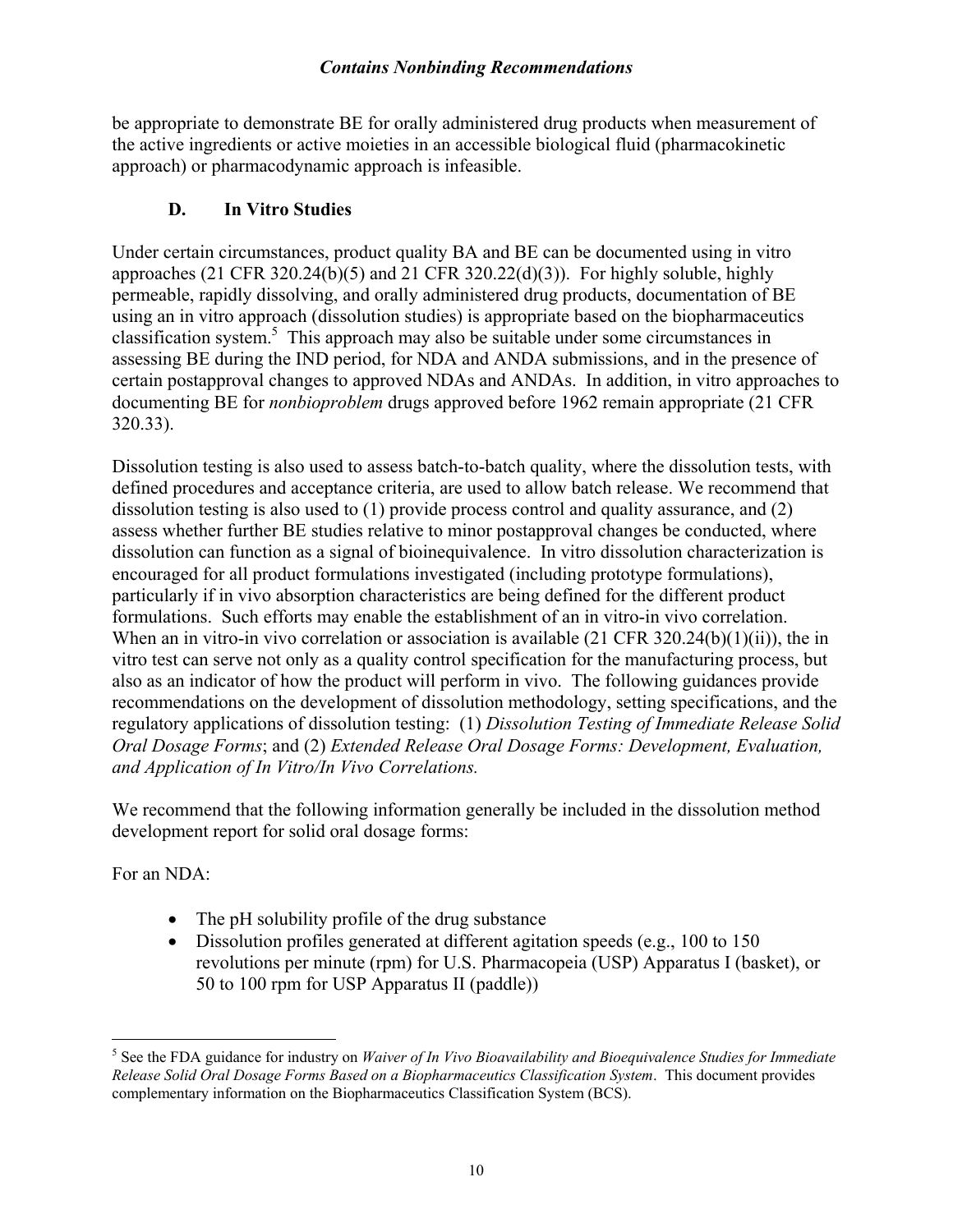• Dissolution profiles generated on all strengths in at least three dissolution media (e.g., pH 1.2, 4.5, and 6.8 buffer). Water can be used as an additional medium. If the drug being considered is poorly soluble, appropriate concentrations of surfactants are recommended.

It is recommended that the sponsor select the agitation speed and medium that provide adequate discriminating ability, taking into account all the available in vitro and in vivo data.

For ANDAs:

- For immediate-release drug products, we recommend that the appropriate USP method be submitted. If there is no USP method available, we recommend that the FDA method for the reference listed drug be used. If the USP and/or FDA methods are not available, we recommend that the dissolution method development report described above be submitted.
- For modified-release products, dissolution profiles using the appropriate USP method (if available) can be submitted. If there is no USP method available, we recommend that the FDA method for the reference listed drug be used. In addition, we recommend that profiles using at least three other dissolution media (e.g., pH 1.2, 4.5, and 6.8 buffer) and water be submitted.

This guidance recommends that dissolution data from three batches for both NDAs and ANDAs be used to set dissolution specifications for modified-release dosage forms, including extendedrelease dosage forms.

# <span id="page-13-0"></span>**IV. COMPARISON OF BA MEASURES IN BE STUDIES**

An equivalence approach has been and continues to be recommended for BE comparisons. The recommended approach relies on (1) a criterion to allow the comparison, (2) a confidence interval for the criterion, and (3) a BE limit. Log-transformation of exposure measures before statistical analysis is recommended. BE studies are performed as single-dose, crossover studies. To compare measures in these studies, data have been analyzed using an average BE criterion. This guidance recommends continued use of an average BE criterion to compare BA measures for replicate and nonreplicate BE studies of both immediate- and modified-release products.

# <span id="page-13-1"></span>**V. DOCUMENTATION OF BA AND BE**

An in vivo study is generally recommended for all solid oral dosage forms approved after 1962 and for *bioproblem* drug products approved before 1962. Waiver of in vivo studies for different strengths of a drug product can be granted under  $\S 320.22(d)(2)$  when (1) the drug product is in the same dosage form, but in a different strength; (2) this different strength is *proportionally similar* in its active and inactive ingredients to the strength of the product for which the same manufacturer has conducted an appropriate in vivo study; and (3) the new strength meets an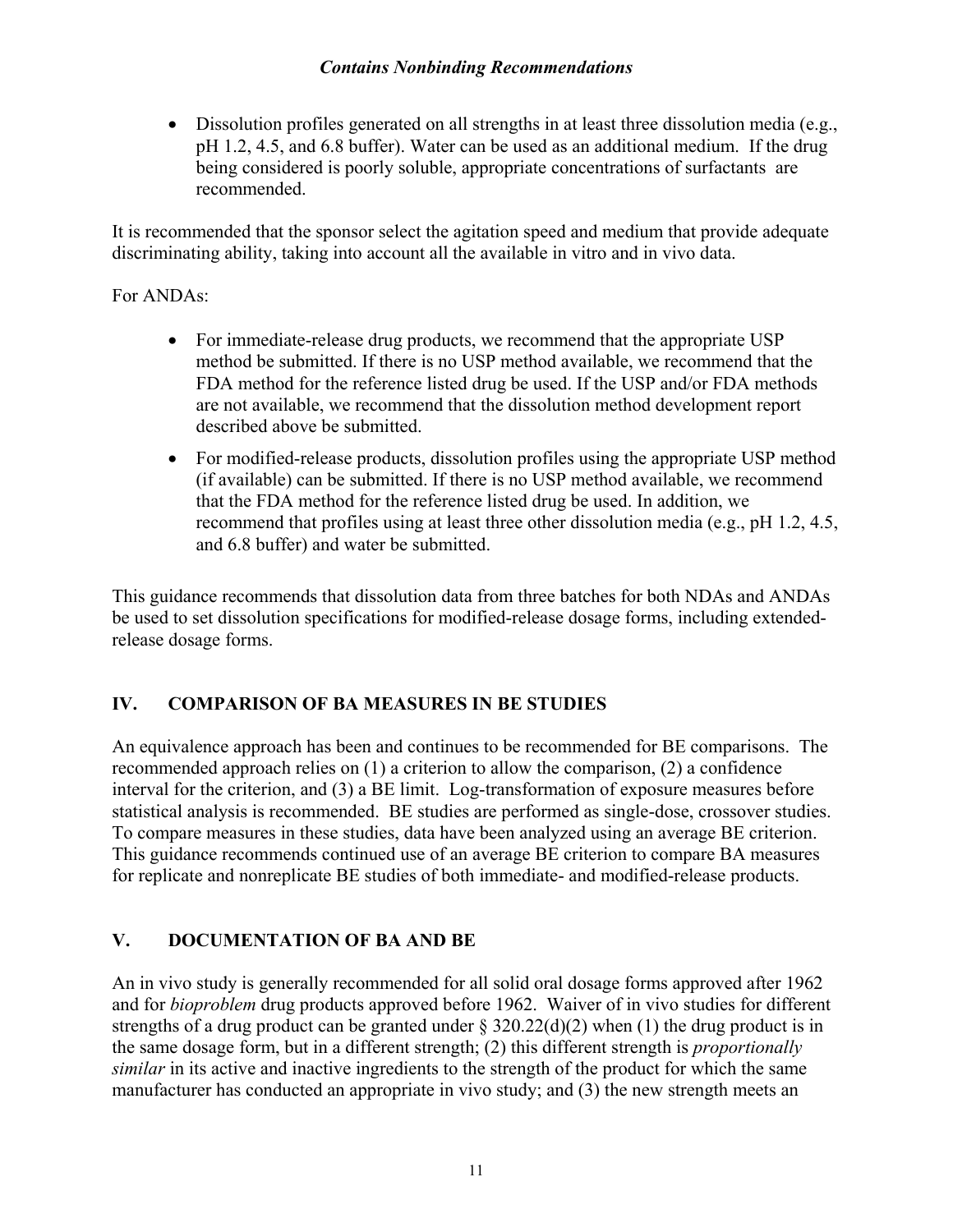appropriate in vitro dissolution test. This guidance defines *proportionally similar* in the following ways:

- All active and inactive ingredients are in exactly the same proportion between different strengths (e.g., a tablet of 50-mg strength has all the inactive ingredients, exactly half that of a tablet of 100-mg strength, and twice that of a tablet of 25-mg strength).
- Active and inactive ingredients are not in exactly the same proportion between different strengths as stated above, but the ratios of inactive ingredients to total weight of the dosage form are within the limits defined by the SUPAC-IR and SUPAC-MR guidances up to and including Level II.
- For high potency drug substances, where the amount of the active drug substance in the dosage form is relatively low, the total weight of the dosage form remains nearly the same for all strengths (within  $+10\%$  of the total weight of the strength on which a biostudy was performed), the same inactive ingredients are used for all strengths, and the change in any strength is obtained by altering the amount of the active ingredients and one or more of the inactive ingredients. The changes in the inactive ingredients are within the limits defined by the SUPAC-IR and SUPAC-MR guidances up to and including Level II.

Exceptions to the above definitions may be possible, if adequate justification is provided.

# <span id="page-14-0"></span>**A. Solutions**

For oral solutions, elixirs, syrups, tinctures, or other solubilized forms, in vivo BA and/or BE can be waived (21 CFR 320.22(b)(3)(i)). Generally, in vivo BE studies are waived for solutions on the assumption that release of the drug substance from the drug product is self-evident and that the solutions do not contain any excipient that significantly affects drug absorption (21 CFR 320.22(b)(3)(iii)). However, there are certain excipients, such as sorbitol or mannitol, that can reduce the bioavailability of drugs with low intestinal permeability in amounts sometimes used in oral liquid dosage forms.

# <span id="page-14-1"></span>**B. Suspensions**

We recommend that BA and BE for a suspension generally be established for immediate-release solid oral dosage forms, and both in vivo and in vitro studies are recommended.

# <span id="page-14-2"></span>**C. Immediate-Release Products: Capsules and Tablets**

# *1. General Recommendations*

For product quality BA and BE studies, we recommend that where the focus is on release of the drug substance from the drug product into the systemic circulation, a single-dose, fasting study be performed. We also recommend that in vivo BE studies be accompanied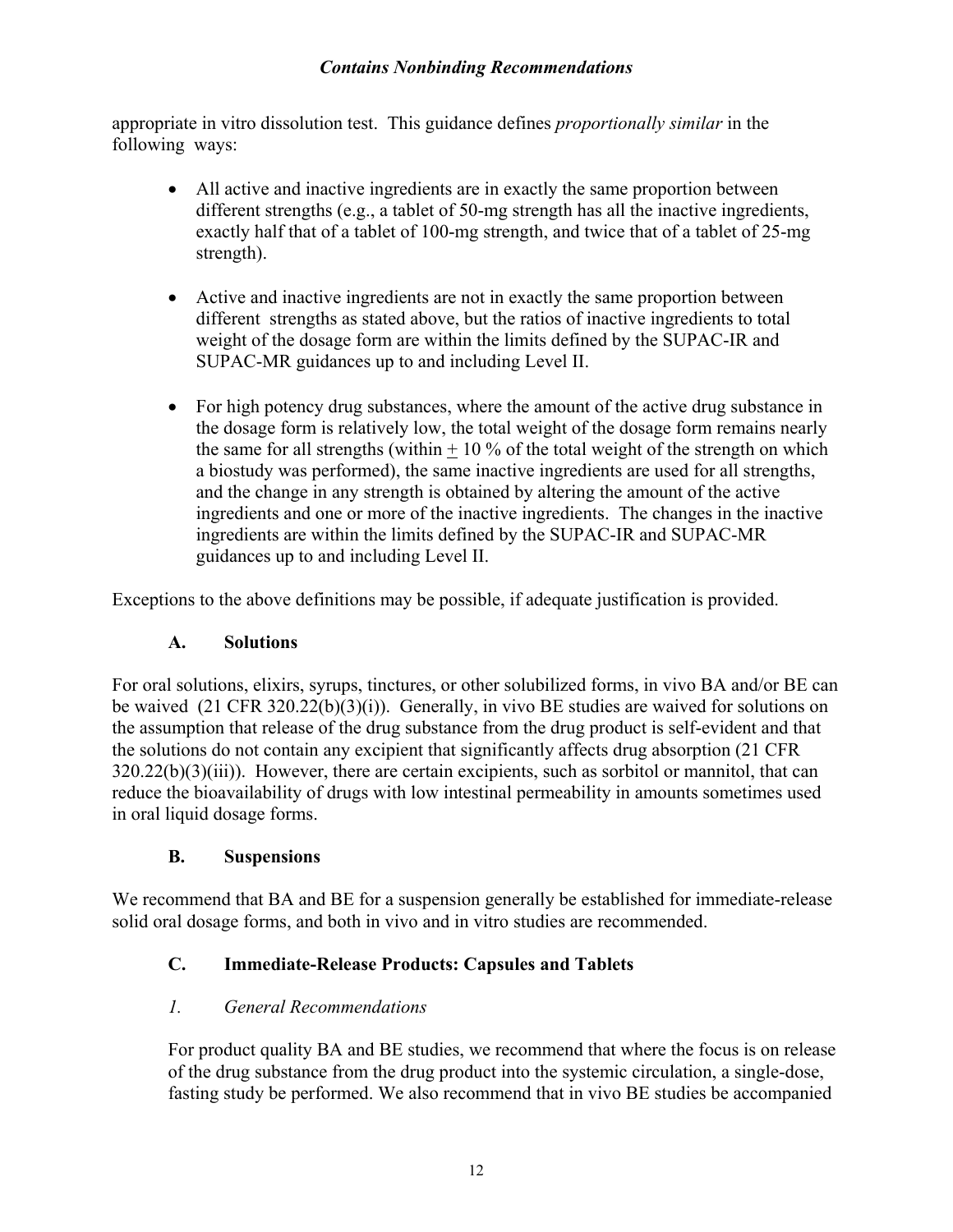by in vitro dissolution profiles on all strengths of each product. For ANDAs, we also recommend that the BE study be conducted between the test product and reference listed drug using the strength(s) specified in *Approved Drug Products with Therapeutic Equivalence Evaluations (Orange Book)*.

- *2. Waivers of In Vivo BE Studies (Biowaivers)*
	- a. INDs, NDAs, and ANDAs: Preapproval

When the drug product is in the same dosage form, but in a different strength, and is proportionally similar in its active and inactive ingredients to the strength on which BA or BE testing has been conducted, an in vivo BE demonstration of one or more lower strengths can be waived based on dissolution tests and an in vivo study on the highest strength. $8$ 

For an NDA, biowaivers of a higher strength will be determined to be appropriate based on (1) clinical safety and/or efficacy studies including data on the dose and the desirability of the higher strength, (2) linear elimination kinetics over the therapeutic dose range, (3) the higher strength being proportionally similar to the lower strength, and (4) the same dissolution procedures being used for both strengths and similar dissolution results obtained. We recommend that a dissolution profile be generated for all strengths.

If an appropriate dissolution method has been established (see section III.D.), and the dissolution results indicate that the dissolution characteristics of the product are not dependent on the product strength, then dissolution profiles in one medium are usually sufficient to support waivers of in vivo testing. Otherwise, dissolution data in three media (pH 1.2, 4.5, and 6.8) are recommended. We recommend that the  $f_2$  test be used to compare profiles from the different strengths of the product. An  $f_2$  value  $> 50$  indicates a sufficiently similar dissolution profile such that further in vivo studies are not needed. For an  $f<sub>2</sub>$  value < 50, further discussions with CDER review staff may help to determine whether an in vivo study is appropriate (21 CFR 320.22(d)(2)(ii)). The  $f_2$  approach is not suitable for rapidly dissolving drug products (e.g.,  $> 85\%$  dissolved in 15 minutes or less).

For an ANDA, conducting an in vivo study on a strength that is not the highest may be appropriate for reasons of safety, subject to approval by the Division of Bioequivalence, Office of Generic Drugs, and provided that the following conditions are met:

• Linear elimination kinetics has been shown over the therapeutic dose range.

 $\overline{a}$ 

<span id="page-15-0"></span><sup>8</sup> This recommendation modifies a prior policy of allowing biowaivers for only three lower strengths on ANDAs.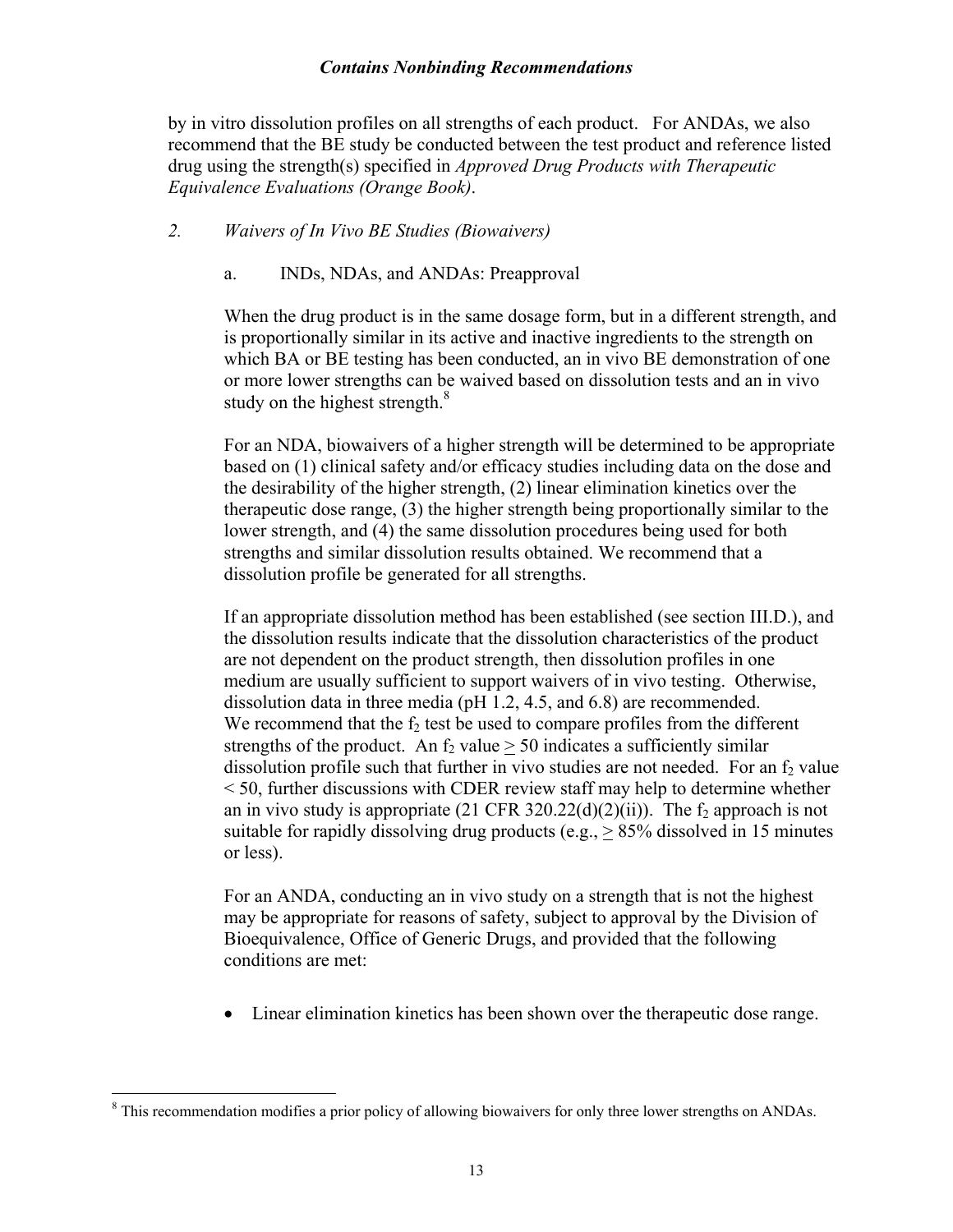- The higher strengths of the test and reference products are proportionally similar to their corresponding lower strength.
- Comparative dissolution testing on the higher strength of the test and reference products is submitted and found to be appropriate.
- b. NDAs and ANDAs: Postapproval

Information on the types of in vitro dissolution and in vivo BE studies for immediate-release drug products approved as either NDAs or ANDAs in the presence of specified postapproval changes are provided in an FDA guidance for industry entitled *SUPAC-IR: Immediate Release Solid Oral Dosage Forms: Scale-Up and Post-Approval Changes: Chemistry, Manufacturing, and Controls, In Vitro Dissolution Testing, and In Vivo Bioequivalence Documentation*. For postapproval changes, we recommend that the in vitro comparison be made between the prechange and postchange products. In instances where dissolution profile comparisons are suggested, we also recommend an  $f_2$  test be used. An  $f_2$ value of > 50 suggests a sufficiently similar dissolution profile and no further in vivo studies are needed. When in vivo BE studies are called for, we recommend that the comparison be made for NDAs between the prechange and postchange products, and for ANDAs between the postchange and reference listed drug products.

# <span id="page-16-0"></span>**D. Modified-Release Products**

Modified-release products include delayed-release products and extended- (controlled) release products.

As defined in the USP, delayed-release drug products are dosage forms that release the drugs at a time later than immediately after administration (i.e., these drug products exhibit a lag time in quantifiable plasma concentrations). Typically, coatings (e.g., enteric coatings) are intended to delay the release of medication until the dosage form has passed through the acidic medium of the stomach. In vivo tests for delayed-release drug products are similar to those for extendedrelease drug products. We recommend that in vitro dissolution tests for these products document that they are stable under acidic conditions and that they release the drug only in a neutral medium (e.g., pH 6.8).

Extended-release drug products are dosage forms that allow a reduction in dosing frequency as compared to when the drug is present in an immediate-release dosage form. These drug products can be developed to reduce fluctuations in plasma concentrations. Extended-release products can be capsules, tablets, granules, pellets, and suspensions. If any part of a drug product includes an extended-release component, the following recommendations apply.

*1. NDAs: BA and BE Studies*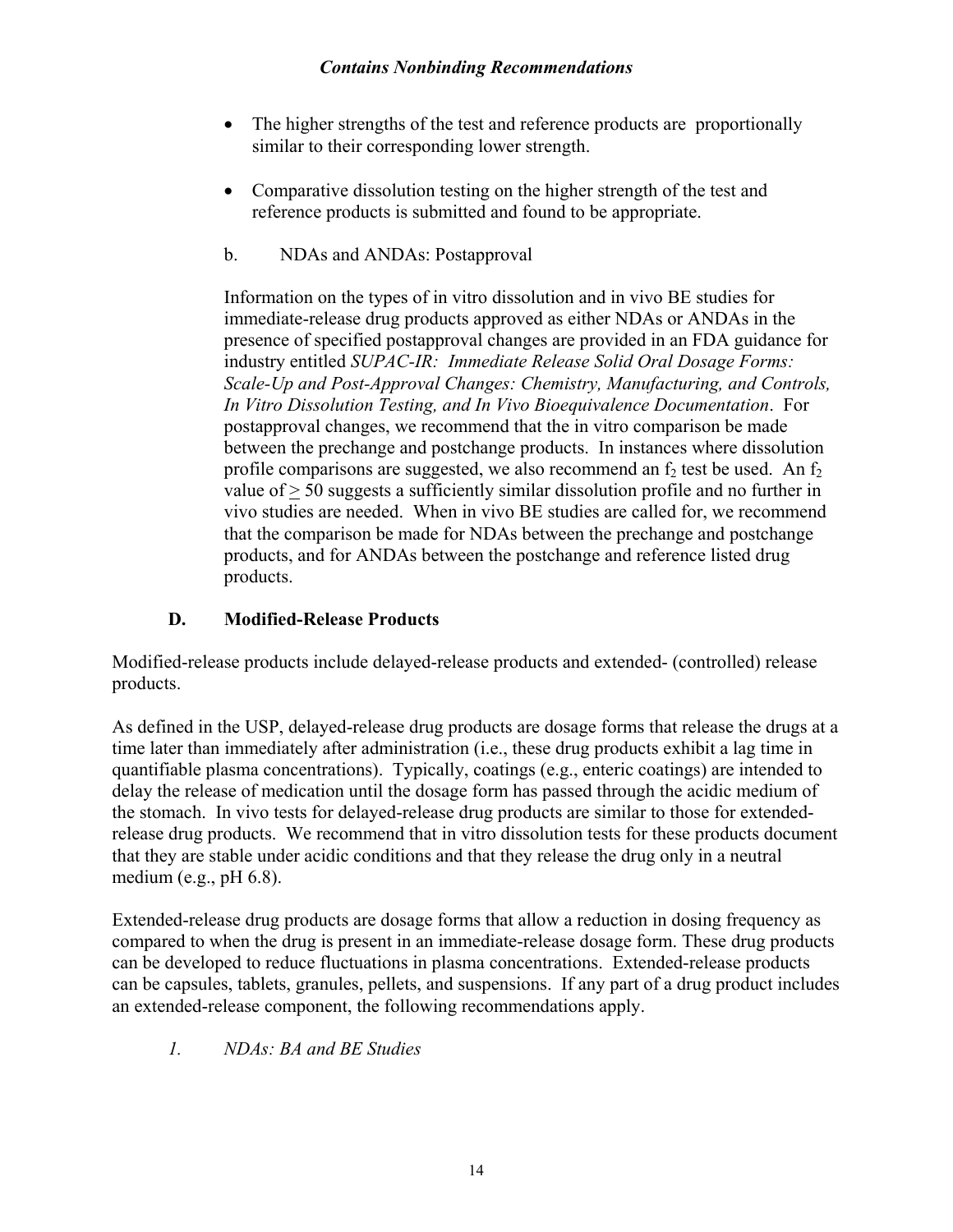An NDA can be submitted for a previously unapproved new molecular entity, new salt, new ester, prodrug, or other noncovalent derivative of a previously approved new molecular entity formulated as a modified-release drug product. We recommend that the first modified-release drug product for a previously approved immediate-release drug product be submitted as an NDA. We also recommend that subsequent modified-release products that are pharmaceutically equivalent and bioequivalent to the listed drug product be submitted as ANDAs. BA requirements for the NDA of an extended-release product are listed in § 320.25(f). The purpose of an in vivo BA study for which a controlledrelease claim is made is to determine if all of the following conditions are met:

- The drug product meets the controlled-release claims made for it.
- The BA profile established for the drug product rules out the occurrence of any dose dumping.
- The drug product's steady-state performance is equivalent to a currently marketed noncontrolled release or controlled-release drug product that contains the same active drug ingredient or therapeutic moiety and that is subject to an approved full NDA.
- The drug product's formulation provides consistent pharmacokinetic performance between individual dosage units.

As noted in  $\S 320.25(f)(2)$ , "the reference material(s) for such a bioavailability study shall be chosen to permit an appropriate scientific evaluation of the controlled release claims made for the drug product," such as:

- A solution or suspension of the active drug ingredient or therapeutic moiety
- A currently marketed noncontrolled-release drug product containing the same active drug ingredient or therapeutic moiety and administered according to the dosage recommendations in the labeling
- A currently marketed controlled-release drug product subject to an approved full NDA containing the same active drug ingredient or therapeutic moiety and administered according to the dosage recommendations in the labeling

This guidance recommends that the following BA studies be conducted for an extendedrelease drug product submitted as an NDA:

- A single-dose, fasting study on all strengths of tablets and capsules and highest strength of beaded capsules
- A single-dose, food-effect study on the highest strength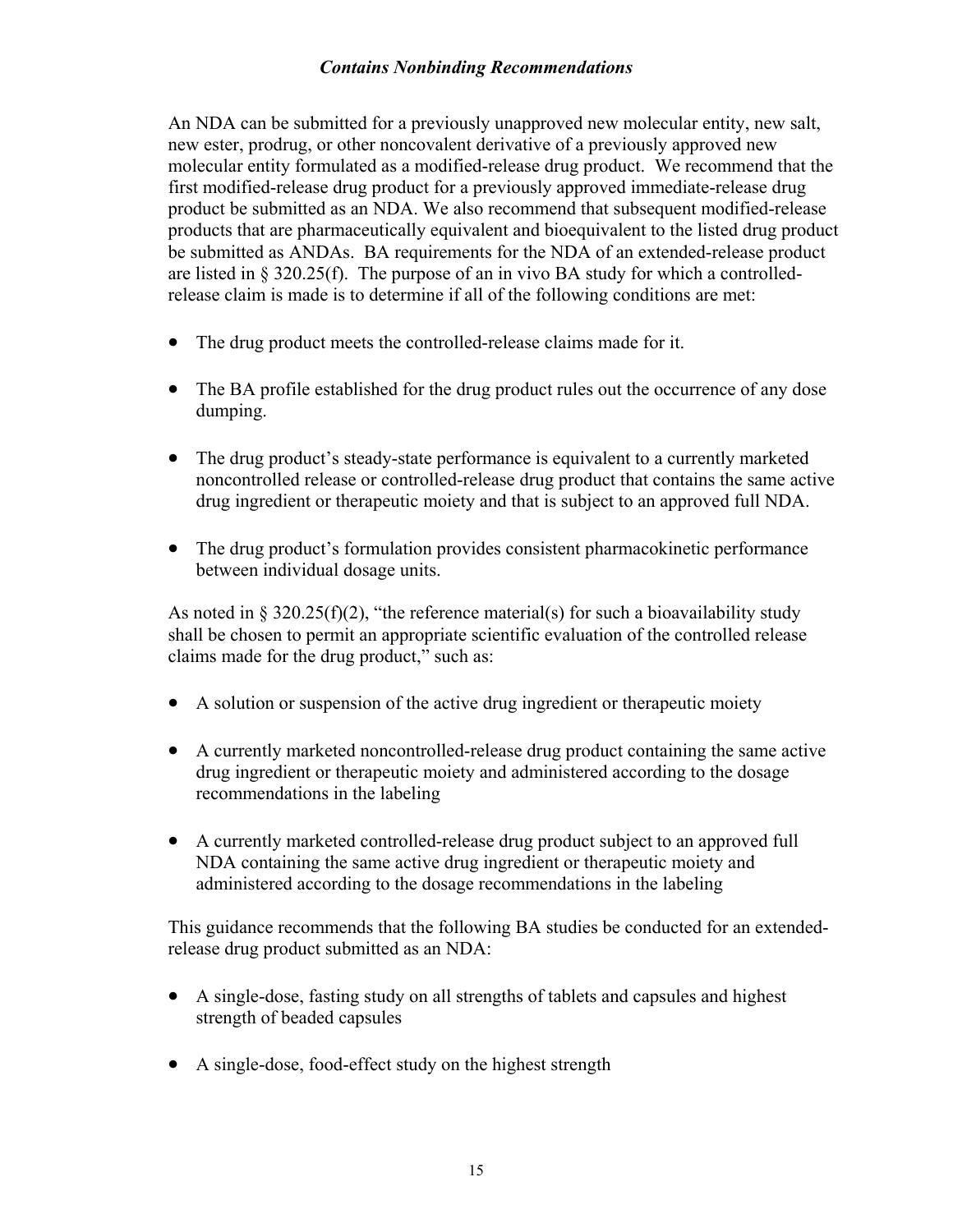• A steady-state study on the highest strength

BE studies are recommended when substantial changes in the components or composition and/or method of manufacture for an extended-release drug product occur between the tobe-marketed NDA dosage form and the clinical trial material.

# *2. ANDAs: BE Studies*

For modified-release products submitted as ANDAs, the following studies are recommended: (1) a single-dose, nonreplicate, fasting study comparing the highest strength of the test and reference listed drug product and (2) a food-effect, nonreplicate study comparing the highest strength of the test and reference product (see section VI.A). Because single-dose studies are considered more sensitive in addressing the primary question of BE (i.e., release of the drug substance from the drug product into the systemic circulation), multiple-dose studies are generally not recommended, even in instances where nonlinear kinetics are present.

- *3. Waivers of In Vivo BE Studies (Biowaivers): NDAs and ANDAs*
	- a. Beaded Capsules Lower Strength

We recommend that for modified-release beaded capsules where the strength differs only in the number of beads containing the active moiety, a single-dose, fasting BE study be carried out only on the highest strength, with waiver of in vivo studies for lower strengths based on dissolution profiles. A dissolution profile can be generated for each strength using the recommended dissolution method. The  $f_2$  test can be used to compare profiles from the different strengths of the product. An  $f_2$  value of  $> 50$  can be used to confirm that further in vivo studies are not needed.

b. Tablets — Lower Strength

For modified-release tablets, when the drug product is in the same dosage form but in a different strength, when it is proportionally similar in its active and inactive ingredients, and when it has the same drug release mechanism, an in vivo BE determination of one or more lower strengths can be waived based on dissolution profile comparisons, with an in vivo study only on the highest strength. We recommend that the drug products exhibit similar dissolution profiles between the highest strength and the lower strengths based on the  $f<sub>2</sub>$  test in at least three dissolution media (e.g., pH 1.2, 4.5 and 6.8). We recommend that the dissolution profile be generated on the test and reference products of all strengths.

*4. Postapproval Changes*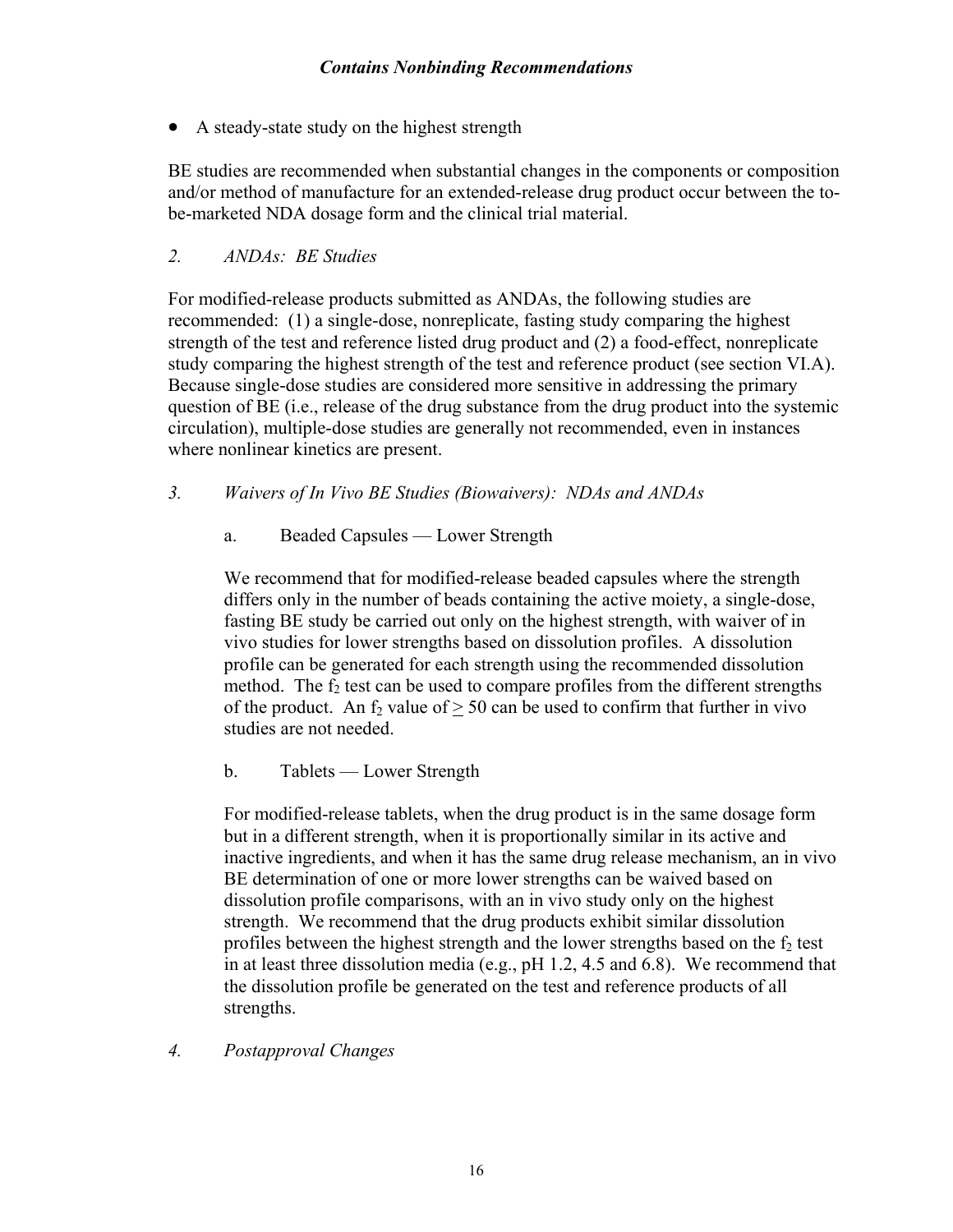Information on the types of in vitro dissolution and in vivo BE studies for extendedrelease drug products approved as either NDAs or ANDAs in the presence of specified postapproval changes are provided in an FDA guidance for industry entitled *SUPAC-MR: Modified Release Solid Oral Dosage Forms: Scale-Up and Post-Approval Changes: Chemistry, Manufacturing, and Controls, In Vitro Dissolution Testing, and In Vivo Bioequivalence Documentation*. We recommend that for postapproval changes, the in vitro comparison be made between the prechange and postchange products. In instances where dissolution profile comparisons are recommended, an  $f_2$  test can be used. An  $f_2$ value of > 50 suggests a similar dissolution profile. A failure to demonstrate similar dissolution profiles may indicate an in vivo BE study be performed. When in vivo BE studies are conducted, we recommend that the comparison be made for NDAs between the prechange and postchange products, and for ANDAs between the postchange product and reference listed drug.

# <span id="page-19-0"></span>**E. Miscellaneous Dosage Forms**

We recommend that rapidly dissolving drug products, such as buccal and sublingual dosage forms (and chewable tablets), be tested for in vitro dissolution and in vivo BA and/or BE. We recommend that chewable tablets (as a whole) be subject to in vitro dissolution testing because they might be swallowed by a patient without proper chewing. In general, we recommend that in vitro dissolution test conditions for chewable tablets be the same as for nonchewable tablets of the same active ingredient or moiety. Infrequently, different test conditions or acceptance criteria can be indicated for chewable and nonchewable tablets, but we recommend these differences, if they exist, be resolved with the appropriate review division.

# <span id="page-19-1"></span>**VI. SPECIAL TOPICS**

# <span id="page-19-2"></span>**A. Food-Effect Studies**

Co-administration of food with oral drug products may influence drug BA and/or BE. Foodeffect BA studies focus on the effects of food on the release of the drug substance from the drug product as well as the absorption of the drug substance. BE studies with food focus on demonstrating comparable BA between test and reference products when coadministered with meals. Usually, a single-dose, two-period, two-treatment, two-sequence crossover study is recommended for both food-effect BA and BE studies.

# <span id="page-19-3"></span>**B. Moieties to Be Measured**

# *1. Parent Drug Versus Metabolites*

The moieties to be measured in biological fluids collected in BA and BE studies are either the active drug ingredient or its active moiety in the administered dosage form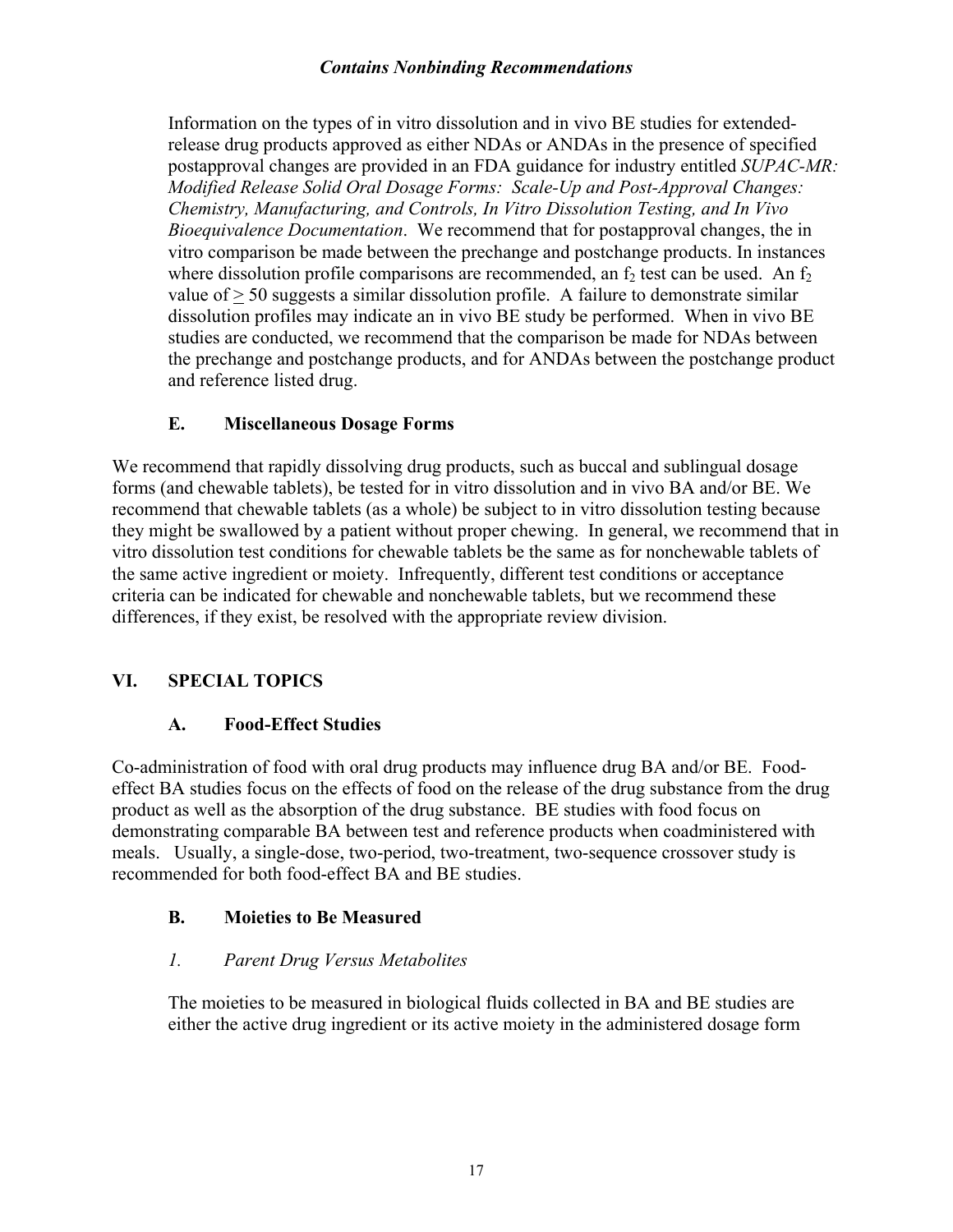(parent drug) and, when appropriate, its active metabolites  $(21 \text{ CFR } 320.24(b)(1)(i))^9$  $(21 \text{ CFR } 320.24(b)(1)(i))^9$ . This guidance recommends the following approaches for BA and BE studies.

For BA studies (see section II.B), we recommend that determination of moieties to be measured in biological fluids take into account both concentration and activity. *Concentration* refers to the relative quantity of the parent drug or one or more metabolites in a given volume of an accessible biological fluid such as blood or plasma. *Activity* refers to the relative contribution of the parent drug and its metabolite(s) in the biological fluids to the clinical safety and/or efficacy of the drug. For BA studies, we also recommend that both the parent drug and its major active metabolites be measured, if analytically feasible.

For BE studies, measurement of only the parent drug released from the dosage form, rather than the metabolite, is generally recommended. The rationale for this recommendation is that concentration-time profile of the parent drug is more sensitive to changes in formulation performance than a metabolite, which is more reflective of metabolite formation, distribution, and elimination. The following are exceptions to this general approach.

- Measurement of a metabolite may be preferred when parent drug levels are too low to allow reliable analytical measurement in blood, plasma, or serum for an adequate length of time. We recommend that the metabolite data obtained from these studies be subject to a confidence interval approach for BE demonstration. If there is a clinical concern related to efficacy or safety for the parent drug, we also recommend that sponsors and/or applicants contact the appropriate review division to determine whether the parent drug should be measured and analyzed statistically.
- A metabolite may be formed as a result of gut wall or other presystemic metabolism. If the metabolite contributes meaningfully to safety and/or efficacy, we also recommend that the metabolite and the parent drug be measured. When the relative activity of the metabolite is low and does not contribute meaningfully to safety and/or efficacy, it does not have to be measured. We recommend that the parent drug measured in these BE studies be analyzed using a confidence interval approach. The metabolite data can be used to provide supportive evidence of comparable therapeutic outcome.

# *2. Enantiomers Versus Racemates*

For BA studies, measurement of individual enantiomers may be important. For BE studies, this guidance recommends measurement of the racemate using an achiral assay. Measurement of individual enantiomers in BE studies is recommended only when all of

<span id="page-20-0"></span> $\overline{a}$ <sup>9</sup> A dosage form contains active and, usually, inactive ingredients. The active ingredient may be a prodrug that becomes active with further in vivo transformation. An active moiety is the molecule or ion, excluding those appended portions of the molecule that cause the drug to be an ester, salt, or other noncovalent derivative of the molecule, responsible for the physiological or pharmacological action of the drug substance.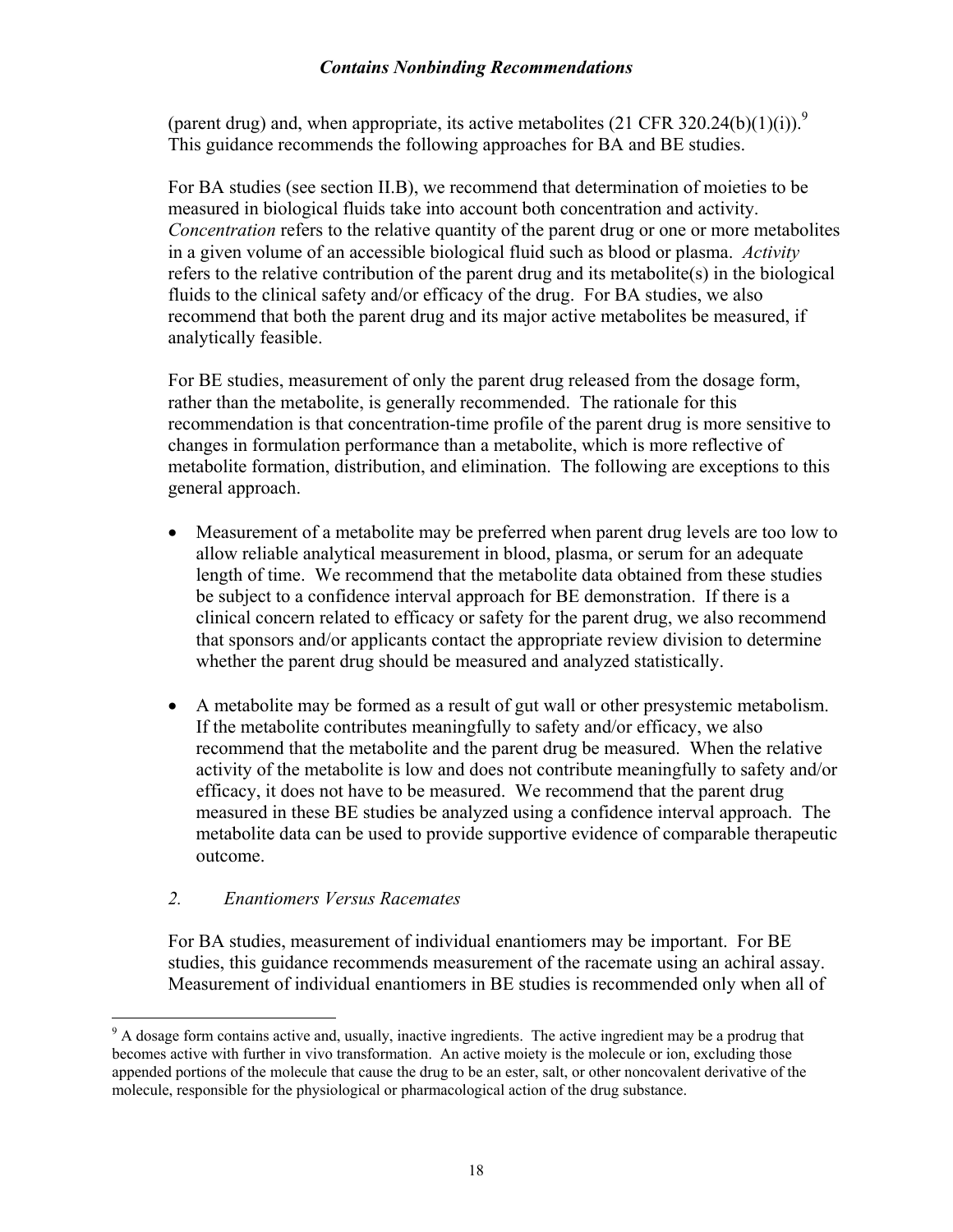the following conditions are met: (1) the enantiomers exhibit different pharmacodynamic characteristics, (2) the enantiomers exhibit different pharmacokinetic characteristics, (3) primary efficacy and safety activity resides with the minor enantiomer, and (4) nonlinear absorption is present (as expressed by a change in the enantiomer concentration ratio with change in the input rate of the drug) for at least one of the enantiomers. In such cases, we recommend that BE factors be applied to the enantiomers separately.

# *3. Drug Products With Complex Mixtures as the Active Ingredients*

Certain drug products may contain complex drug substances (i.e., active moieties or active ingredients that are mixtures of multiple synthetic and/or natural source components). Some or all of the components of these complex drug substances cannot be characterized with regard to chemical structure and/or biological activity. Quantification of all active or potentially active components in pharmacokinetic studies to document BA and BE is neither encouraged nor desirable. Rather, we recommend that BA and BE studies be based on a small number of markers of rate and extent of absorption. Although a case-by-case determination, criteria for marker selection include amount of the moiety in the dosage form, plasma or blood levels of the moiety, and biological activity of the moiety relative to other moieties in the complex mixture. Where pharmacokinetic approaches are infeasible to assess rate and extent of absorption of a drug substance from a drug product, in vitro approaches may be preferred. Pharmacodynamic or clinical approaches may be called for if no quantifiable moieties are available for in vivo pharmacokinetic or in vitro studies.

# <span id="page-21-0"></span>**C. Long Half-Life Drugs**

In a BA or pharmacokinetic study involving an oral product with a long half-life drug, adequate characterization of the half-life calls for blood sampling over a long period of time. For a BE determination of an oral product with a long half-life drug, a nonreplicate, single-dose, crossover study can be conducted, provided an adequate washout period is used. If the crossover study is problematic, a BE study with a parallel design can be used. For either a crossover or parallel study, we recommend that sample collection time be adequate to ensure completion of gastrointestinal transit (approximately 2 to 3 days) of the drug product and absorption of the drug substance. Cmax and a suitably truncated AUC can be used to characterize peak and total drug exposure, respectively. For drugs that demonstrate low intrasubject variability in distribution and clearance, an AUC truncated at 72 hours  $(AUC_{0.72 \text{ hr}})$  can be used in place of  $AUC_{0.1}$  or AUC<sub>0-∞</sub>. For drugs demonstrating high intrasubject variability in distribution and clearance, AUC truncation warrants caution. In such cases, we also recommend that sponsors and/or applicants consult the appropriate review staff.

# <span id="page-21-1"></span>**D. First Point Cmax**

The first point of a concentration-time curve in a BE study based on blood and/or plasma measurements is sometimes the highest point, which raises a question about the measurement of true Cmax because of insufficient early sampling times. A carefully conducted pilot study may avoid this problem. Collection of an early time point between 5 and 15 minutes after dosing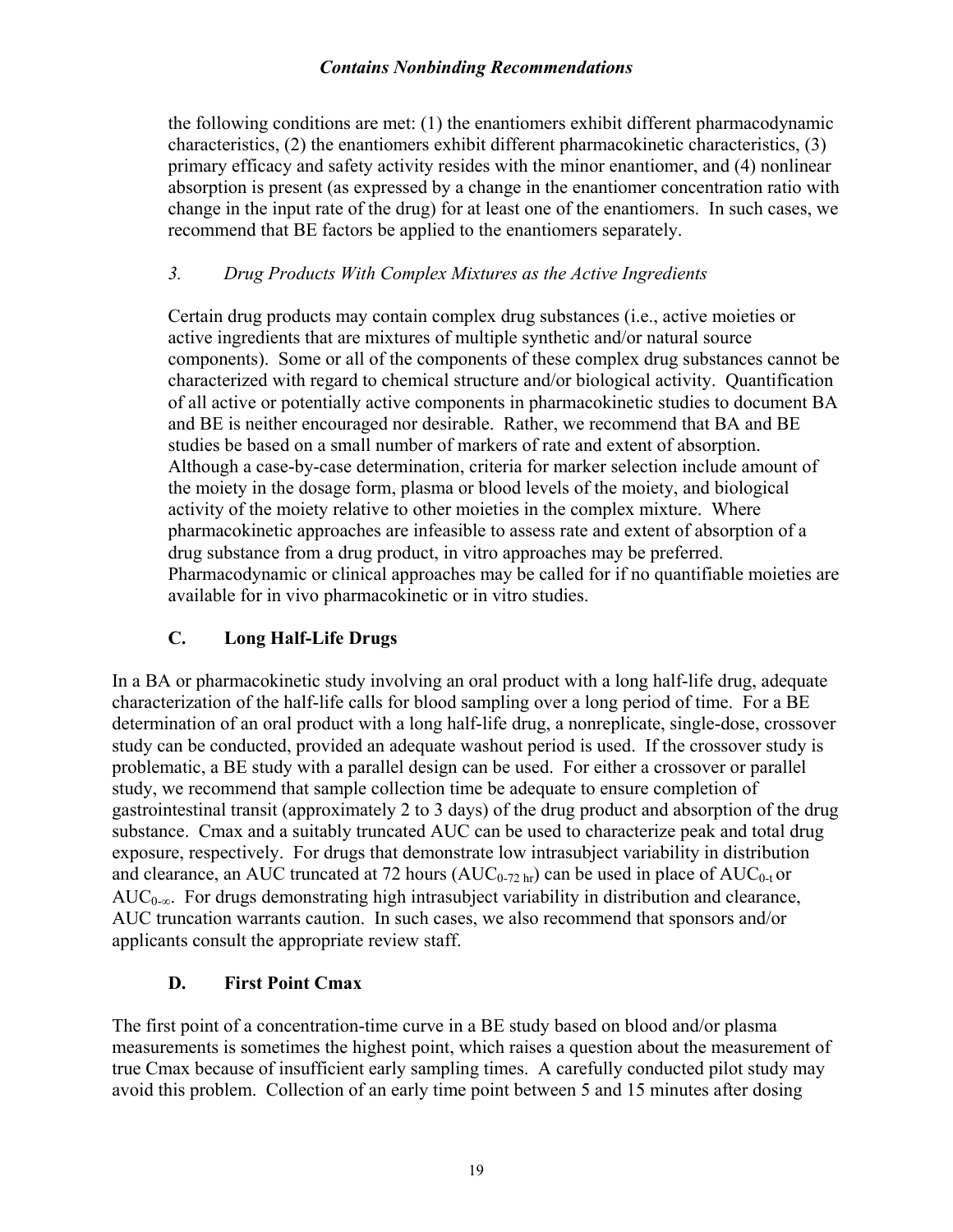followed by additional sample collections (e.g., two to five) in the first hour after dosing may be sufficient to assess early peak concentrations. If this sampling approach is followed, we recommend that data sets be considered adequate, even when the highest observed concentration occurs at the first time point.

# <span id="page-22-0"></span>**E. Orally Administered Drugs Intended for Local Action**

Documentation of product quality BA for NDAs where the drug substance produces its effects by local action in the gastrointestinal tract can be achieved using clinical efficacy and safety studies and/or suitably designed and validated in vitro studies. Similarly, documentation of BE for ANDAs, and for both NDAs and ANDAs in the presence of certain postapproval changes, can be achieved using BE studies with clinical efficacy and safety endpoints and/or suitably designed and validated in vitro studies, if the latter studies are either reflective of important clinical effects or are more sensitive to changes in product performance compared to a clinical study. To ensure comparable safety, additional studies with and without food may help to understand the degree of systemic exposure that occurs following administration of a drug product intended for local action in the gastrointestinal tract.

# <span id="page-22-1"></span>**F. Narrow Therapeutic Range Drugs**

 $\overline{a}$ 

This guidance defines *narrow therapeutic range*<sup>10</sup> drug products as containing certain drug substances subject to therapeutic drug concentration or pharmacodynamic monitoring, and/or where product labeling indicates a narrow therapeutic range designation. Examples include digoxin, lithium, phenytoin, theophylline, and warfarin. Because not all drugs subject to therapeutic drug concentration or pharmacodynamic monitoring are narrow therapeutic range drugs, sponsors and/or applicants can contact the appropriate review division at CDER to determine whether a drug can or cannot be considered to have a narrow therapeutic range.

This guidance recommends that sponsors consider additional testing and/or controls to ensure the quality of drug products containing narrow therapeutic range drugs. The approach is designed to provide increased assurance of interchangeability for drug products containing specified narrow therapeutic range drugs. It is not designed to influence the practice of medicine or pharmacy.

Unless otherwise indicated by a specific guidance, this guidance recommends that the traditional BE limit of 80 to 125 percent for non-narrow therapeutic range drugs remain unchanged for the bioavailability measures (AUC and Cmax) of narrow therapeutic range drugs.

<span id="page-22-2"></span><sup>10</sup> This guidance uses the term *narrow therapeutic range* instead of *narrow therapeutic index* drug, although the latter is more commonly used.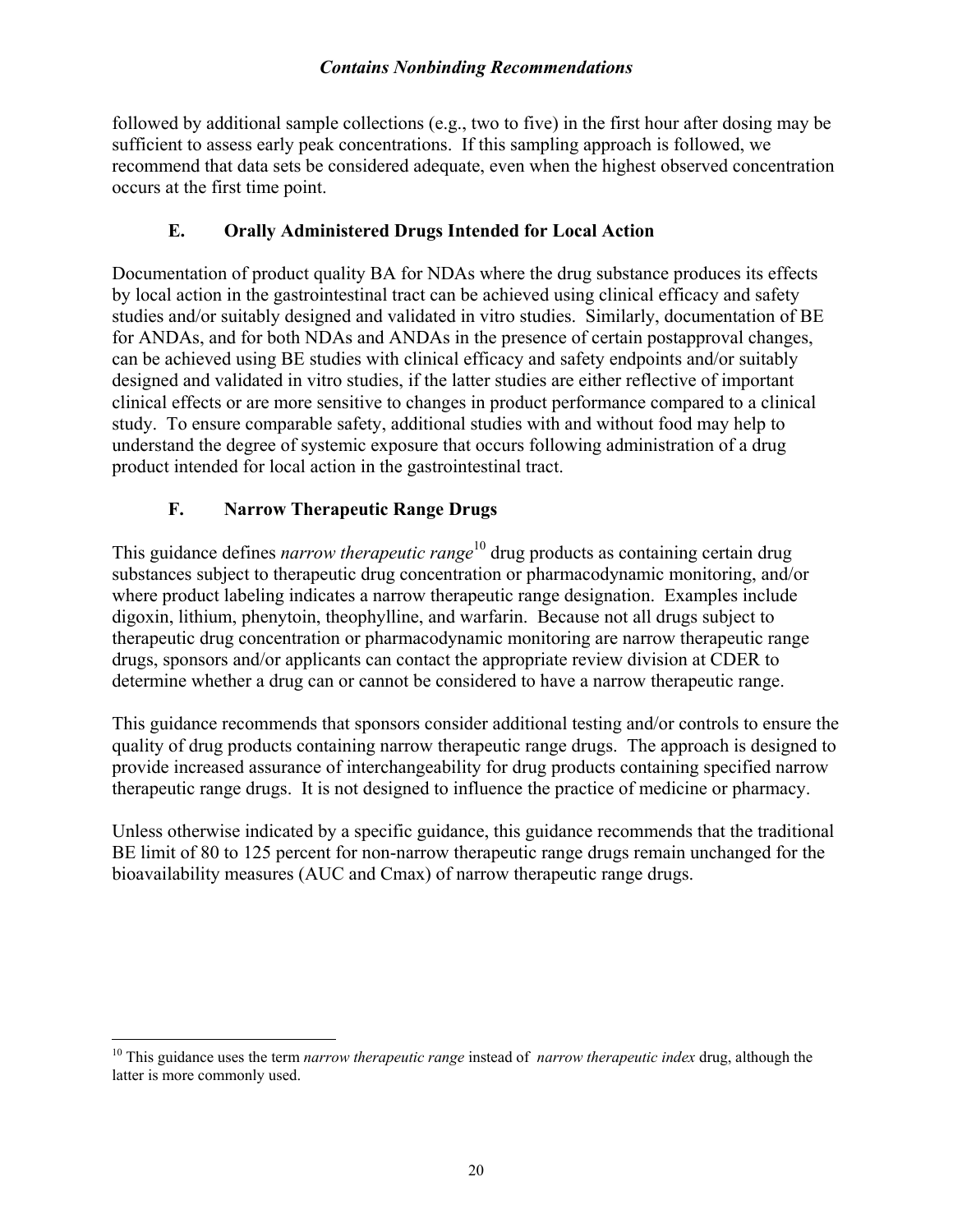# <span id="page-23-1"></span><span id="page-23-0"></span>**ATTACHMENT: GENERAL PHARMACOKINETIC STUDY DESIGN AND DATA HANDLING**

For both replicate and nonreplicate, in vivo pharmacokinetic BE studies, the following general approaches are recommended, recognizing that the elements can be adjusted for certain drug substances and drug products.

Study conduct:

- The test or reference products can be administered with about 8 ounces (240 milliliters) of water to an appropriate number of subjects under fasting conditions, unless the study is a food-effect BA and BE study.
- Generally, the highest marketed strength can be administered as a single unit. If warranted for analytical reasons, multiple units of the highest strength can be administered, providing the total single-dose remains within the labeled dose range.
- An adequate washout period (e.g., more than 5 half lives of the moieties to be measured) would separate each treatment.
- The lot numbers of both test and reference listed products and the expiration date for the reference product would be stated. The drug content of the test product cannot differ from that of the reference listed product by more than 5 percent. The sponsor can include a statement of the composition of the test product and, if possible, a side-by-side comparison of the compositions of test and reference listed products. In accordance with § 320.38, samples of the test and reference listed product must be retained for 5 years.
- Before and during each study phase, we recommend that subjects (1) be allowed water as desired except for 1 hour before and after drug administration, (2) be provided standard meals no less than 4 hours after drug administration, and (3) abstain from alcohol for 24 hours before each study period and until after the last sample from each period is collected.

Sample collection and sampling times: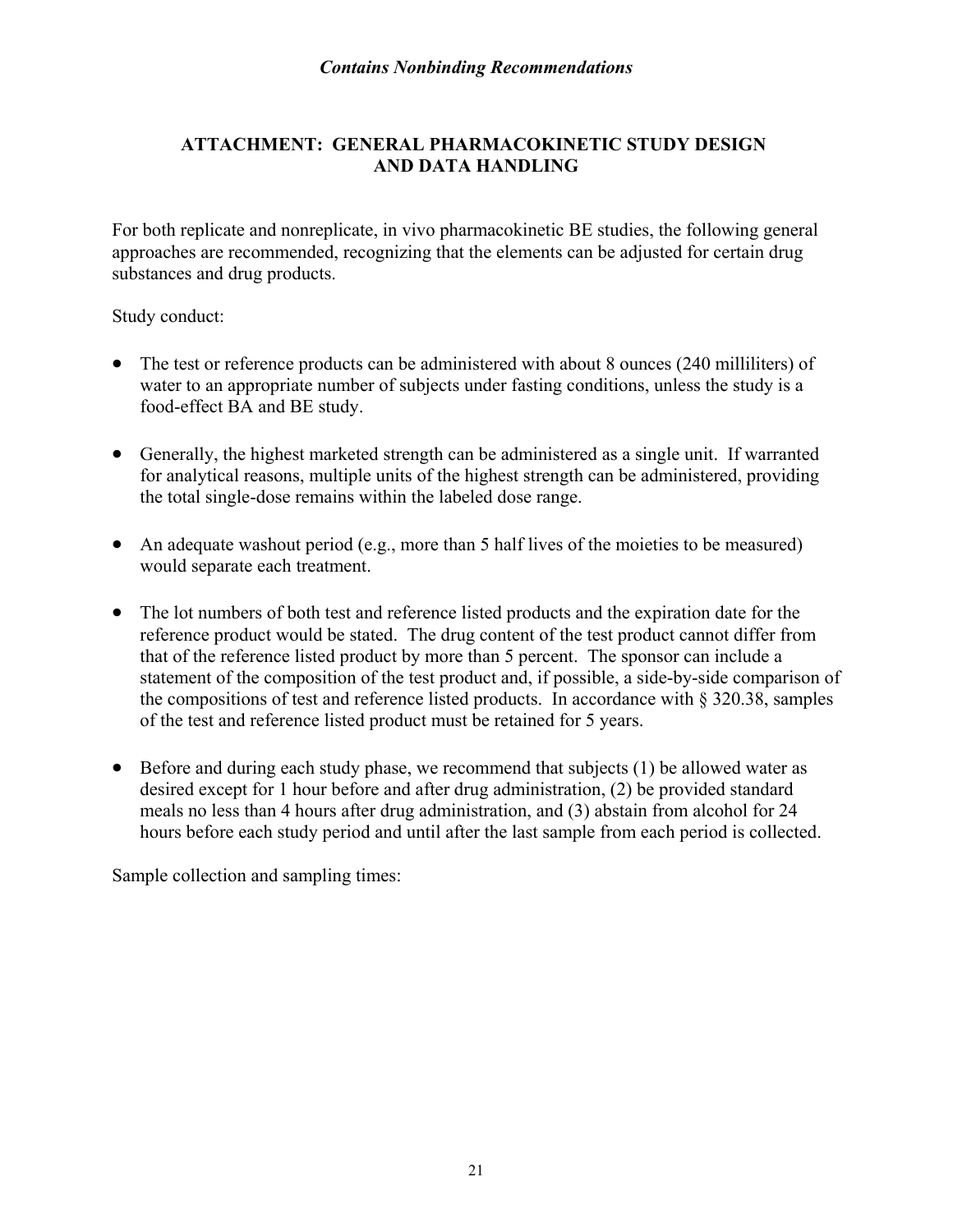• We recommend that under normal circumstances, blood, rather than urine or tissue, be used. In most cases, drug, or metabolites are measured in serum or plasma. However, in certain cases, whole blood may be more appropriate for analysis. We recommend that blood samples be drawn at appropriate times to describe the absorption, distribution, and elimination phases of the drug. For most drugs, we recommend that 12 to 18 samples, including a predose sample, be collected per subject per dose. This sampling can continue for at least three or more terminal half lives of the drug. The exact timing for sample collection depends on the nature of the drug and the input from the administered dosage form. The sample collection can be spaced in such a way that the maximum concentration of the drug in the blood (Cmax) and terminal elimination rate constant  $(\lambda_z)$  can be estimated accurately. At least three to four samples can be obtained during the terminal log-linear phase to obtain an accurate estimate of  $\lambda$ <sub>z</sub> from linear regression. We recommend that the actual clock time when samples are drawn as well as the elapsed time related to drug administration be recorded.

Subjects with predose plasma concentrations:

• If the predose concentration is  $\leq 5$  percent of Cmax value in that subject, the subject's data without any adjustments can be included in all pharmacokinetic measurements and calculations. We recommend that if the predose value is  $>$  than 5 percent of Cmax, the subject be dropped from all BE study evaluations.

Data deletion due to vomiting:

• We recommend that data from subjects who experience emess during the course of a BE study for immediate-release products be deleted from statistical analysis if vomiting occurs at or before 2 times median Tmax. In the case of modified-release products, the data from subjects who experience emesis any time during the labeled dosing interval can be deleted.

The following pharmacokinetic information is recommended for submission:

- Plasma concentrations and time points
- Subject, period, sequence, treatment
- AUC<sub>0-t</sub>, AUC<sub>0-∞</sub>, Cmax, Tmax,  $\lambda_z$ , and t<sub>1/2</sub>
- Intersubject, intrasubject, and/or total variability, if available
- Cmin (concentration at the end of a dosing interval), Cav (average concentration during a dosing interval), degree of fluctuation [(Cmax-Cmin)/Cav], and swing [(Cmax-Cmin)/Cmin] if steady-state studies are employed
- Partial AUC, requested only as discussed in section III. A.9.a.

In addition, we recommend that the following statistical information be provided for  $AUC_{0-t}$ ,  $AUC_{0-\infty}$ , and Cmax: